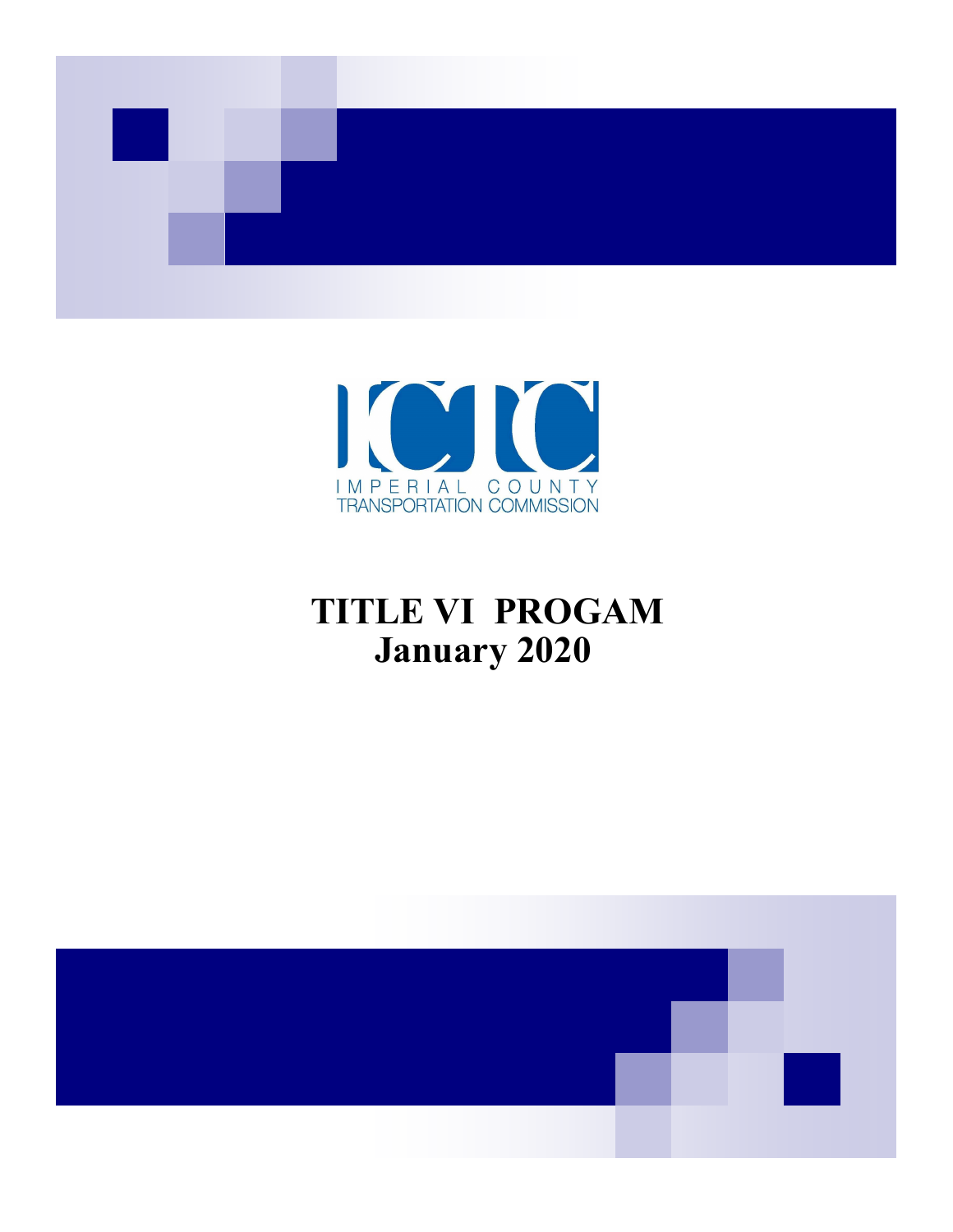### **Introduction**

This document was prepared by ICTC and approved by the Commission in order to comply with Title VI of the Civil Rights Act of 1964, including new provisions detailed in U.S. Department of Transportation's FTA circular 4702.1B "Title VI Requirements and Guidelines for Federal Transit Administration Recipients."

As a recipient of funds administered by the U.S. Department of Transportation, it is the policy of the Imperial County Transportation Commission to effectuate Title VI of the Civil Rights Act of 1964 as amended. It requires that no person shall, on the grounds of race, color, or national origin, be excluded from participation in, be denied the benefits of, or be otherwise subjected to discrimination in any program or activity which is federally funded.

Prohibited practices include but are not limited to:

- Denying a person any service or benefit because of race, color, or national origin.
- Providing a different service or benefit or providing services or benefits in a different manner.
- Locating facilities in any way that would limit or impede access to a federally funded service or benefit.

The Environmental Justice component of Title VI guarantees fair treatment for people of all races, cultures, and incomes regarding the development of environmental justice laws, regulations and policies.

Under Title VI, ICTC must:

- Ensure involvement of low-income and minority groups in the decision-making process (public involvement).
- Safeguard low-income and minority groups against disproportionately high and adverse human health or environmental impacts of its programs, policies and activities.
- Ensure low income and minority groups receive their fair share of benefits.

The Executive Director is responsible for initiating and monitoring Title VI activities, preparing required reports and ensuring that the Commission adheres to other compliance responsibilities as required by applicable regulations. ICTC's Title VI Plan provides the direction and program structure for ensuring the Commission's compliance with Title VI. Functional responsibility rests with ICTC staff and each and every transit provider under contract with ICTC. ICTC will not accept discrimination against any participant or beneficiary of ICTC programs or services by an employee or contractor in the performance of assigned duties, services or programs.

In the event ICTC distributes federal funds to another entity, the ICTC will monitor and ensure the compliance of each member agency and third party contractor at any tier and each sub-recipient at any tier under the project, with all requirements prohibiting discrimination on the basis of race, color, or national origin; and will include non-discrimination language in all written agreements.

Any person believing, they have been discriminated against based on race, color, or national origin in the provision of services, programs, activities, or benefits, may file a formal complaint directly with ICTC or with the Federal Transit Administration.

 $M$ ack 13

MARK BAZA, Executive Director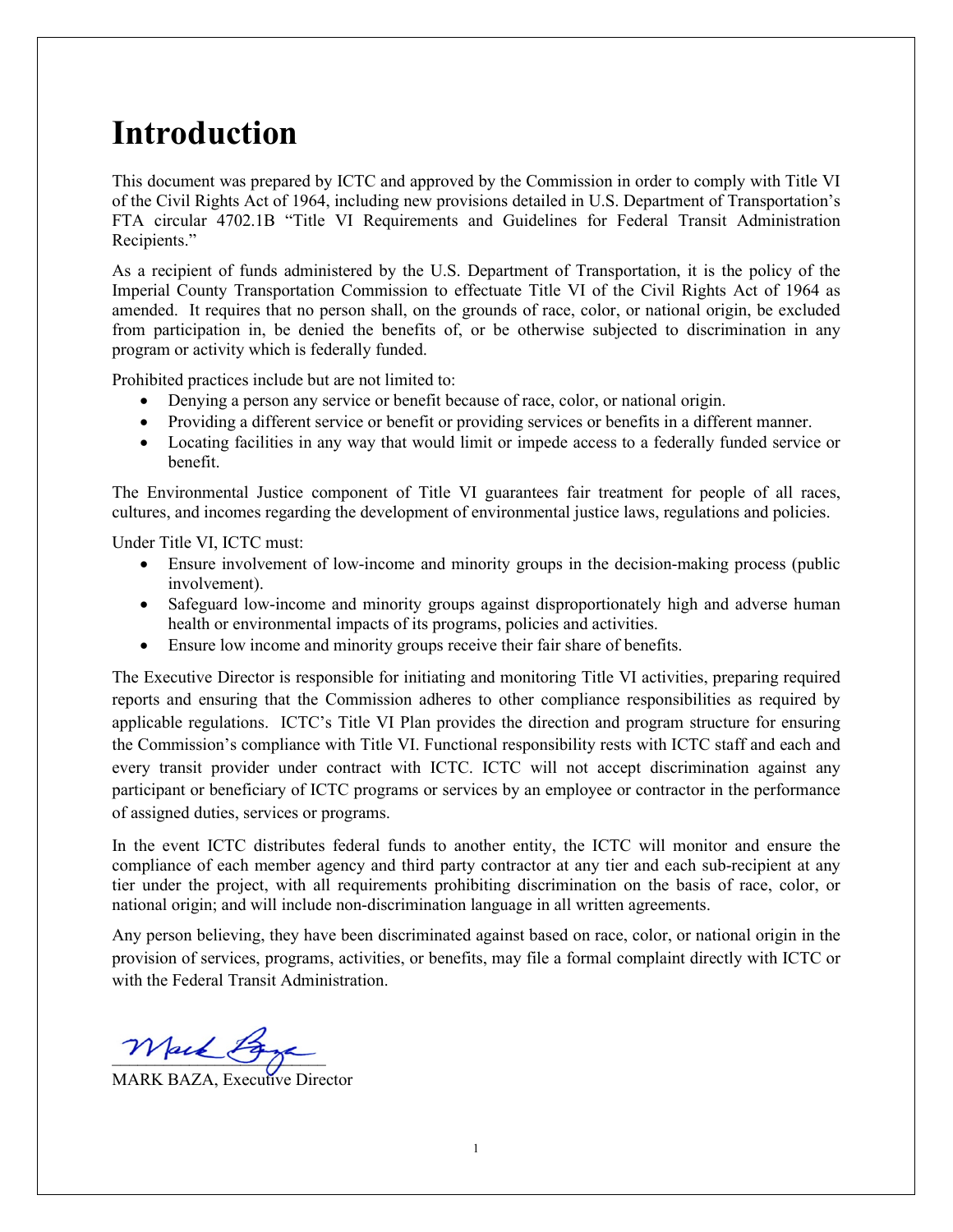# **Table of Contents**

| Subrecipient Monitoring and Schedule of Subrecipient Title VI Program |
|-----------------------------------------------------------------------|
|                                                                       |
|                                                                       |
|                                                                       |

- A. Commission Minute Order # 012220-4D
- B. Title VI Complaint Form (English)
- C. Title VI Complaint Form (Spanish)
- D. List of Transit-Related Title VI Investigations, Complaints, and Lawsuits (as of: January 2020)

E. Table of Racial Breakdown of transit related non-elected planning boards, advisory councils or committees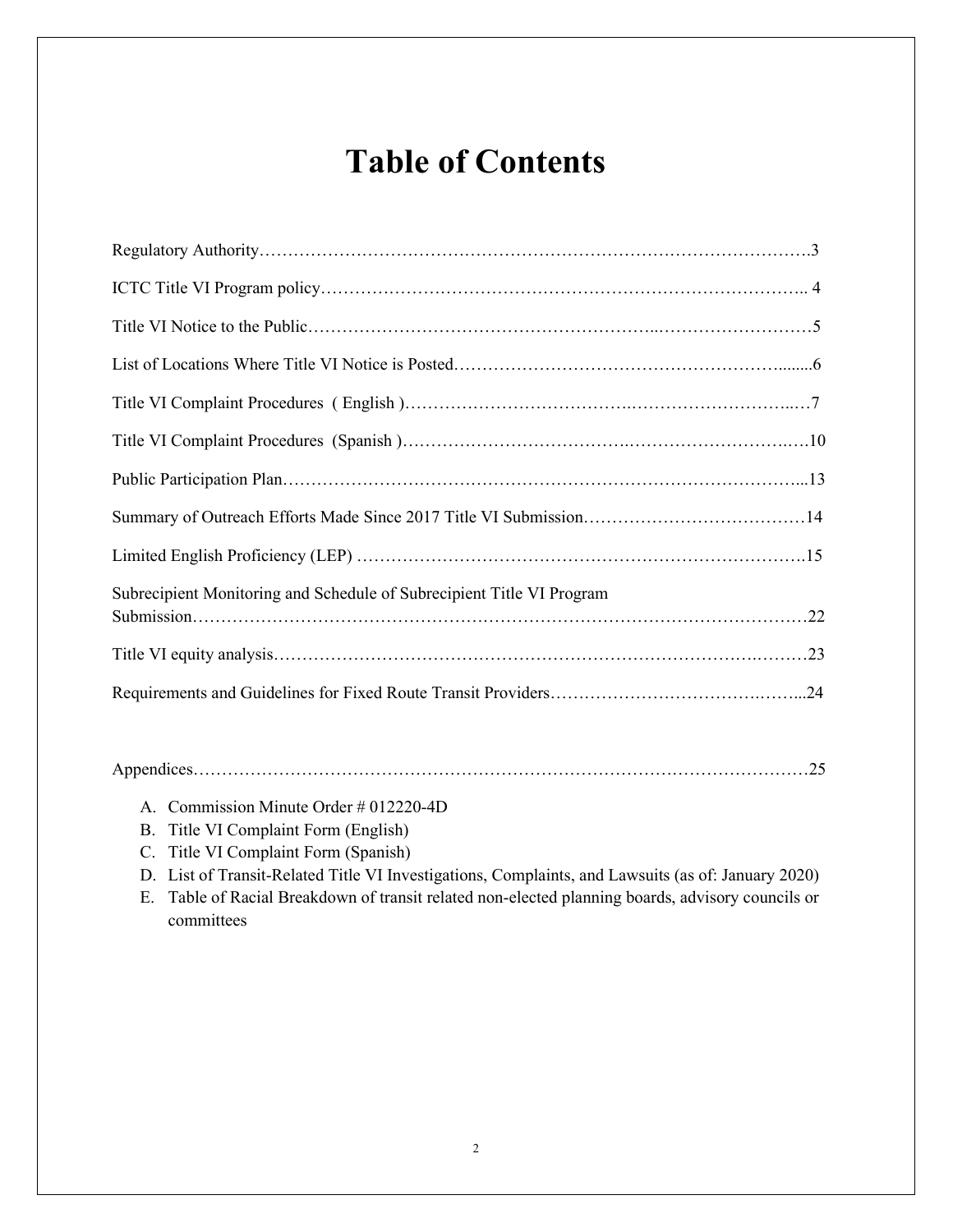## **Regulatory Authority**

Because Title VI is comprehensive in scope, it covers all of an agency's federally funded programs or activities. This is the case because Title VI of the Civil Rights Act of 1964, as amended, provides that no person in the United States shall, on the ground of race, color, or national origin, be excluded from participation in, be denied the benefits of, or be otherwise subjected to discrimination under any program or activity receiving Federal financial assistance.

The impact of Title VI has been further extended by the Civil Rights Restoration Act of 1987. The Civil Rights Restoration Act of 1987 broadened the scope of Title VI coverage by expanding the definition of terms "programs or activities" to include all programs or activities of federal aid recipients, subrecipients, and contractors, whether such programs and activities are federally assisted or not [Pub. L. No. 100-259, 102 Stat. 28 (1988)]. Authorities and citations that espouse the requirements of Title VI include:

- *Title VI Requirements and Guidelines For Federal Transit Administration Recipients,* FTA Circular 4702.1B, dated October 2012
- *Title VI of the Civil Rights Act of 1964,* as amended, 42 U.S.C. 2000 et seq.
- 23 United States Code 109(h), *Highway – Standards*
- 23 United States Code 324, *Prohibition of Discrimination on the Basis of Sex, Federal Aid Highway Act*
- 49 United States Code 5332, *Mass Transportation – Nondiscrimination*
- *"Standard DOT Title VI/Nondiscrimination Assurances",* Department of Transportation Order 1050.2A
- *"Implementation of the Department of Transportation Title VI Program",* Department of Transportation Order 1000.12
- *Joint Planning Regulations of the Federal Transit Administration and the Federal Highway Administration,* 23 CFR Part 450 and Part 613
- Section 12(f) of the Urban Transportation Act of 1964, as amended, 49USC 1608(f)
- Executive Order 12250, *Coordination of Grant Related Civil Rights Statutes*
- Executive Order 12898, *Executive Order on Federal Actions To Address Environmental Justice in Minority Populations and Low-Income Populations*
- *Guidelines For The Enforcement of Title VI, Civil Rights Act of 1964, 28 Code of Federal* Regulations 50.3
- *Nondiscrimination In Federally-Assisted Programs Of The Department of Transportation –Title VI Of The Civil Rights Act Of 1964,* 49 Code of Federal Regulations Part 21
- Subpart C*—Nondiscrimination in Federally Assisted Programs – Implementation of Title VI of the Civil Rights Act of 1964,* 28 CFR Part 42.101-42.412
- *Department of Justice (DOJ) Guidelines for the Enforcement of Title VI of the Civil Rights Act of 1964,* 28 CFR 50.3
- *Title II and III of the Uniform Relocation Assistance And Real Property Acquisition Policies Act of 1970,* 42 U.S.C. 4621-4655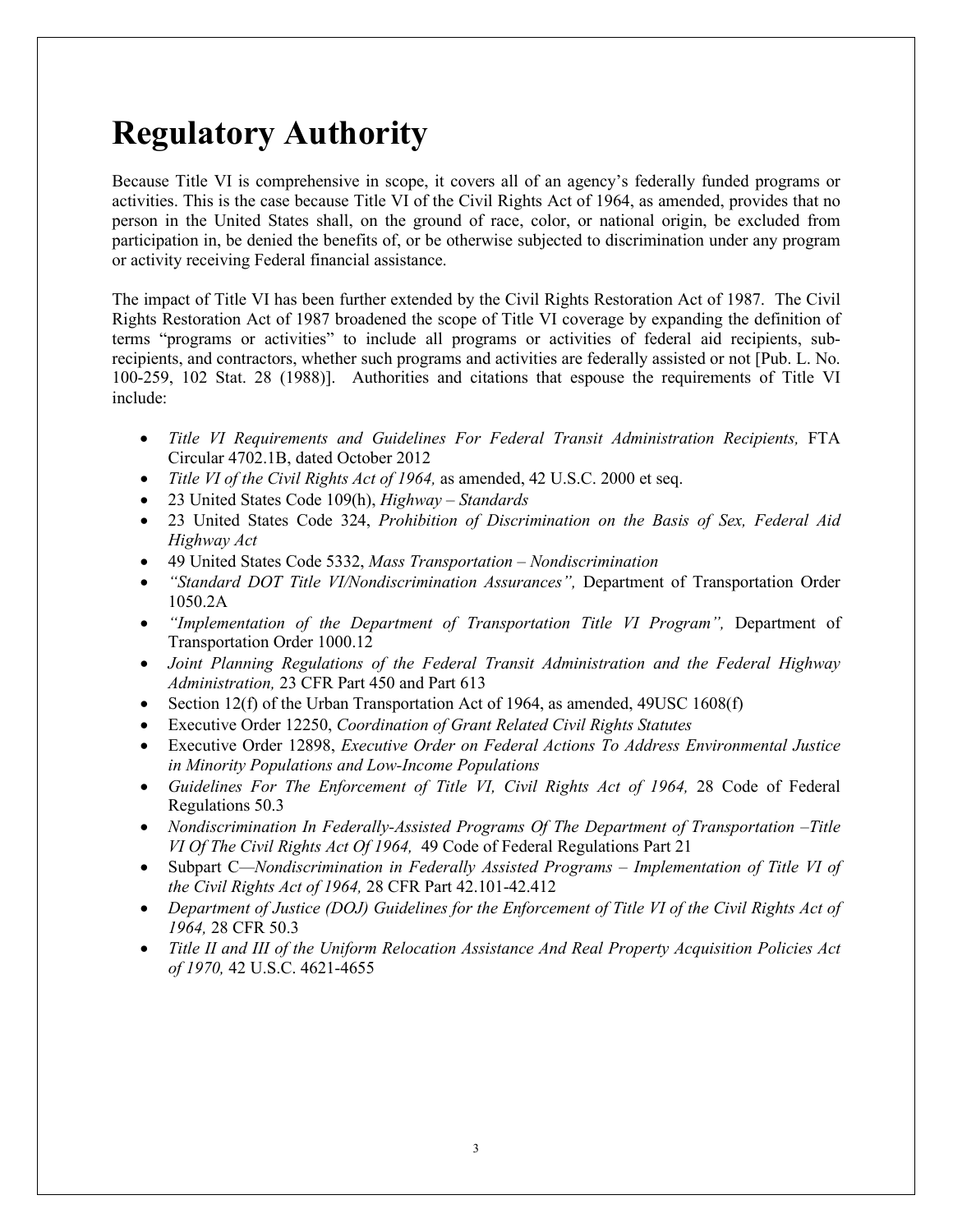# **Imperial County Transportation Commission Title VI Program Policy**

### **Policy Statement**

ICTC is committed to ensuring that no person is excluded from participation in, denied benefits of, or otherwise subjected to discrimination under any of its programs activities, or services on the basis of race, color or national origin. All persons regardless of their citizenship are covered under this policy. In addition, ICTC prohibits discrimination on the basis of race, color or national origin in its employment and business opportunities.

As a Federal Transit Administration (FTA) fund recipient. ICTC will ensure that its program policies and activities comply with the Department of Transportation (DOT) Title VI regulations of the Civil Rights Act of 1964.

ICTC will ensure that the level and quality of its services and programs are provided without regard to race, color or national origin.

ICTC will promote the full and fair participation of all affected populations in any decision or policy making process.

ICTC will ensure that Limited English Proficient (LEP) individuals have access to ICTC's programs, activities and services.

### **Applicability**

This policy is applicable to all ICTC employees, contactors hired by ICTC and the members of the public. Failure of an ICTC employee to follow this policy and procedure may subject the employee to disciplinary action up to an including employment termination.

### **Administration of the Regulation**

ICTC will integrate the provisions of the Title VI program into all programs activities and services.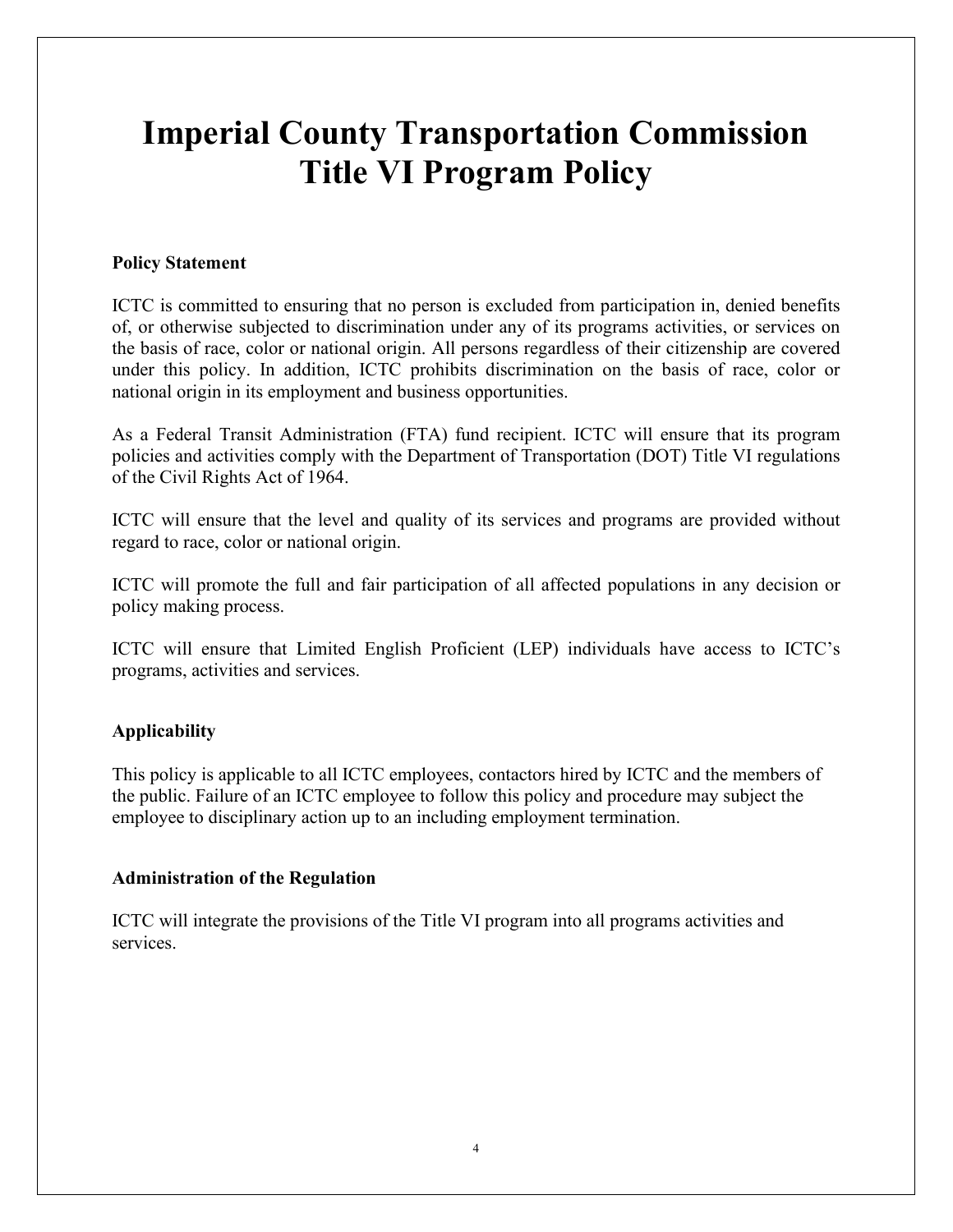### **ICTC's Title VI Notice to the Public**

Title VI of the Civil Rights Act of 1964 prohibits discrimination on the basis of race, color or national origin in programs receiving federal financial assistance. Any person who feels they have been discriminated against with respect to transit services or benefits on the basis of race, color, or national origin may file a written complaint with the Imperial County Transportation Commission.

For more information or to file a complaint, you may contact the Title VI Program Administrator, Michelle Bastidas at (760) 592-4494; or by email: [michellebastidas@imperialctc.org;](mailto:michellebastidas@imperialctc.org) or visit ICTC at:

#### **Imperial County Transportation Commission**

1503 N. Imperial Ave. Suite 104 El Centro, Ca. 92243

Complaints also may be filed directly with the Federal Transit Administration (FTA).

#### **Federal Transit Administration**

Civil Rights Division Attention: Complaint Team East Building,  $5<sup>th</sup>$  Floor-TCR, 1200 New Jersey Ave., SE Washington, DC 20590

Título VI de la acta de los derechos civiles de 1964 prohíbe discriminación en la base de raza, color, u origen nacional en programas que reciben ayuda financiera federal. Individuos, o individuos como miembros de una clase específica de personas, que sienten que han sido objeto de discriminación con respecto a los servicios de tránsito o beneficios sobre la base de raza, color u origen nacional puede presentar una queja por escrito a la Comisión de Transporte del Condado de Imperial.

Para más información o para someter una queja, debe contactar al Coordinador del Programa Titulo VI, Michelle Bastidas al número (760) 592-4494; o por correo electrónico a [michellebastidas@imperialctc.org;](mailto:michellebastidas@imperialctc.org) o en persona al:

### **Imperial County Transportation Commission**

1503 N. Imperial Ave. Suite 104 El Centro, Ca. 92243

Las quejas también pueden ser sometidas directamente con la Administración Federal de Tránsito (FTA).

#### **Federal Transit Administration** Civil Rights Division Attention: Complaint Team East Building,  $\hat{5}^{th}$  Floor-TCR, 1200 New Jersey Ave., SE Washington, DC 20590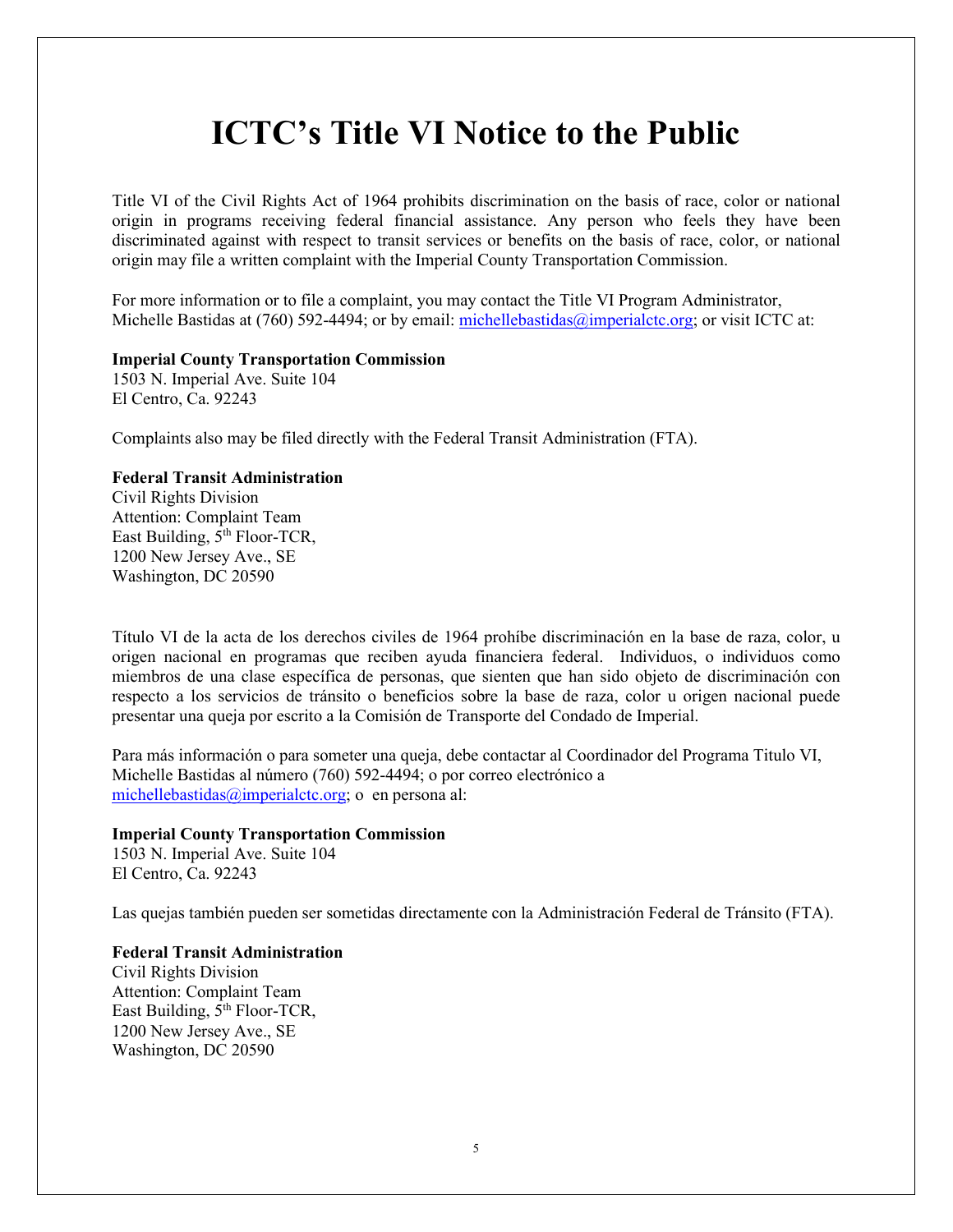## **List of Locations Where the Title VI Notice is Posted**

ICTC's Title VI notice to the public is currently posted at the following locations:

| <b>Location Name</b>                                   | <b>Address</b>                  | <b>City</b>          |
|--------------------------------------------------------|---------------------------------|----------------------|
| <b>ICTC</b> Offices                                    | 1503 N. Imperial Ave. Suite 104 | El Centro, Ca. 92243 |
| website                                                | www.imperialctc.org             |                      |
| website                                                | www.ivtransit.com               |                      |
| website                                                | www.ivtaccess.org               |                      |
| website                                                | www.ivtride.com                 |                      |
| website                                                | www.ivtmedtrans.com             |                      |
| <b>IVT and IVT Access bus</b><br>operations facilities | 792 E. Ross Rd.                 | El Centro Ca. 92243  |
| <b>IVT Rider's Guidebook</b>                           | N/A                             |                      |
| <b>IVT Ride Brochure</b>                               | N/A                             |                      |
| <b>IVT MedTrans Brochure</b>                           | N/A                             |                      |
| <b>IVT Access Brochure</b>                             | N/A                             |                      |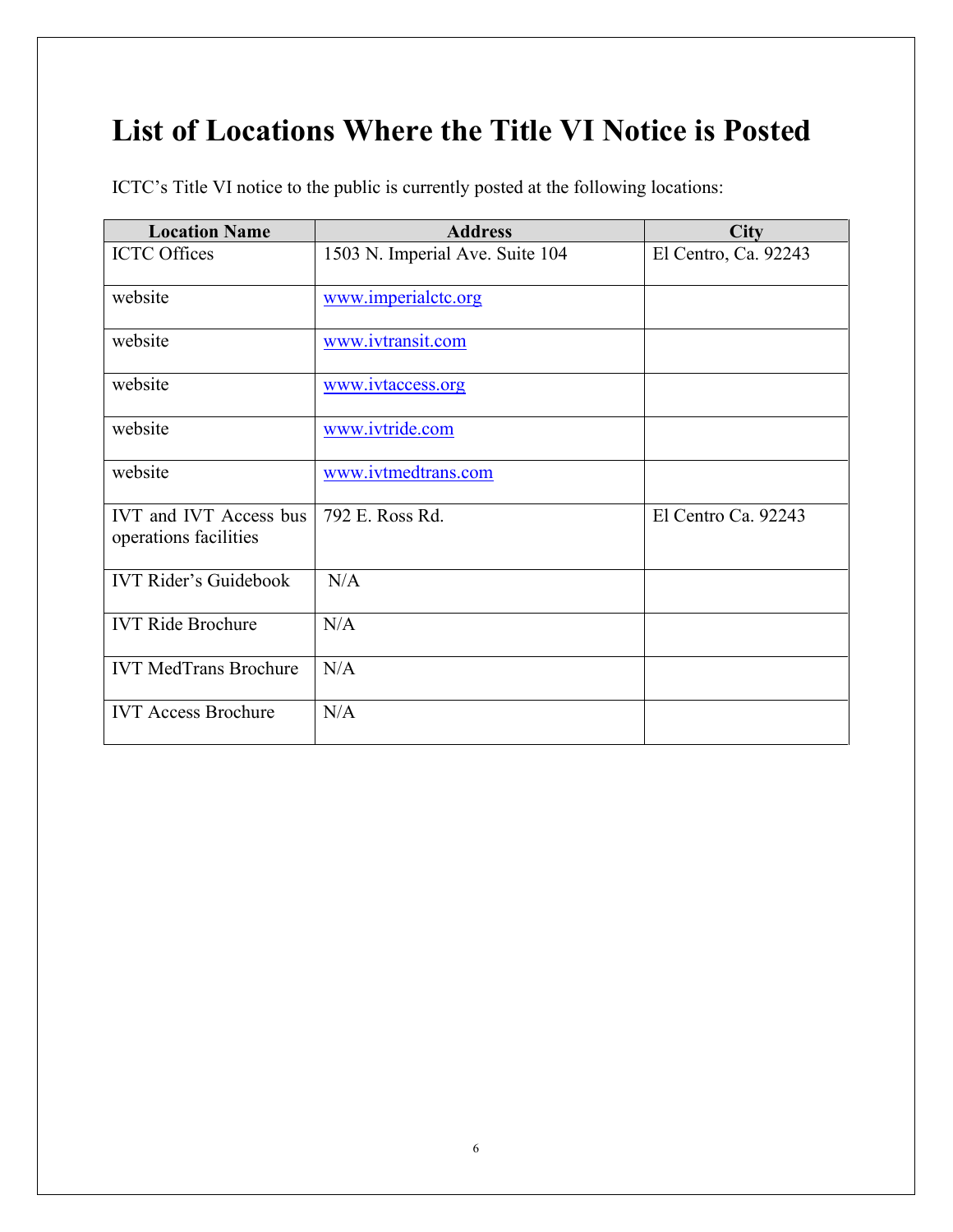# **Title VI Complaint Procedures**

### **TITLE VI DISCRIMINATION COMPLAINT PROCEDURE (ENGLISH)**

### **General**

Title VI of the Civil Rights Act of 1964 prohibits discrimination on the basis of race, color or national origin in programs receiving federal financial assistance. Individuals, or individuals as members of a specific class of persons, who feel they have been discriminated against with respect to transit services or benefits on the basis of race, color, or national origin may file a written complaint with the Imperial County Transportation Commission. Complainants may also file a written complaint directly with the Federal Transit Administration (FTA). FTA recommends, but does not require, that individuals first file a complaint directly with their transit provider to give it an opportunity to resolve the situation.

### **Complaint Procedures**

Complaints alleging discrimination on the basis of race, color, or national origin may be submitted to the Title VI Coordinator of the Imperial County Transportation Commission, 1503 N. Imperial Ave Suite 104, El Centro, CA 92243. Every effort will be made to obtain early resolution of complaints.

- 1. The complaint must meet the following requirements:
	- a. The Complaint shall be in writing and signed by the complainant(s). In the event that the complainant cannot complete a written statement, a verbal complaint may be made. The Title VI Coordinator will interview the Complainant and assist the person in converting the verbal complaint to writing. All complaints must be signed by the Complainant or his/her representative.
	- b. The Complaint must contain information about the alleged discrimination such as name, address, and phone number of complainant, and location, date and description of the issue. The description of the alleged act of discrimination or disparate treatment should include, as appropriate: type or name of service, bus number, location (city/streets) date and time of day, employee name, position or badge number if available, and any person(s) involved or witnesses to the problem.
	- c. Per federal law the complaint must be filed within 180 days of the alleged incident.
	- d. The complaint should be submitted to: Imperial County Transportation Commission Attn: Michelle Bastidas, Title VI Coordinator 1503 N. Imperial Ave., Suite 104, El Centro Ca, 92243 Office: (760) 592-4494 Fax: (760) 592-4410 E-mail address: [michellebastidas@imperialctc.org](mailto:michellebastidas@imperialctc.org)
- 2. The ICTC Title VI coordinator will acknowledge receipt of the complaint within ten (10) working days.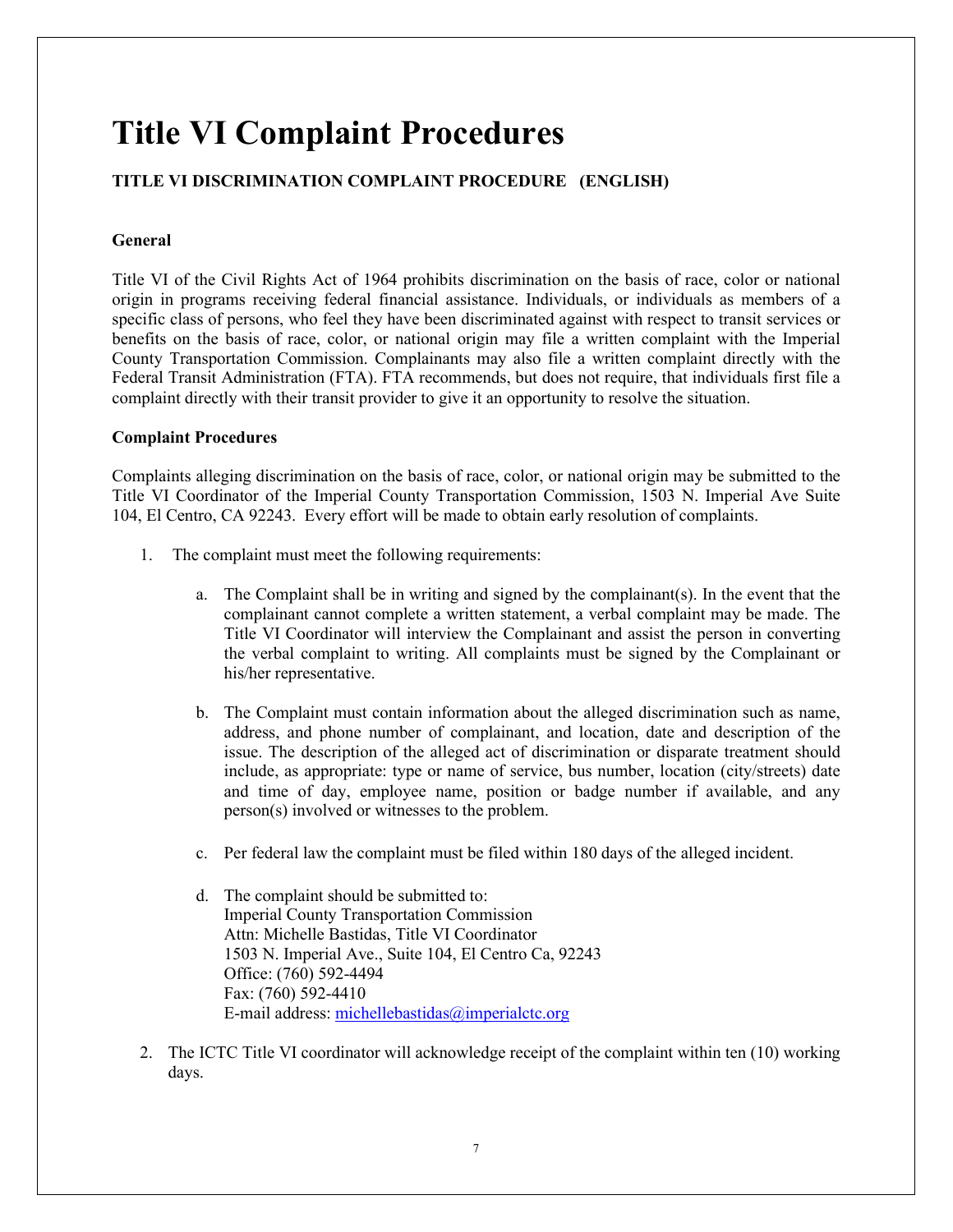### **Investigation of Complaints**

The Title VI Coordinator will review all complaints to determine if there is sufficient merit to warrant investigation. In some cases there may be a written request to the complainant to provide additional information. If a complaint is found to have sufficient merit to warrant investigation, the Title VI Coordinator will proceed with an investigation. If the complaint does not warrant investigation, the Title VI Coordinator will then respond within thirty (30) working days to the Complainant and so state.

A complaint can be rejected or dismissed for the following reasons:

- 1. The complaint is filed past the 180 days of the alleged occurrence
- 2. The complaint is not signed or is anonymous
- 3. The complainant fails to respond to repeated request for additional information
- 4. The complainant cannot be located
- 5. The complainant request the withdrawal of the complaint

#### **Disposition of Complaints**

A written determination as to the validity of the complaint and a description of the resolution, if any, shall be issued by the Title VI Coordinator and a copy forwarded to the complainant no later than sixty (60) calendar days after its filing.

A recommendation will be made by the Title VI Coordinator and will be subject to review by the ICTC Executive Director and ICTC Legal Counsel.

In the event that the ICTC or its federally funded contractors and consultants are in non-compliance with the Title VI regulations, remedial actions will be noted.

The notice of the determination will be mailed to the Complainant. Notice shall include information on appeal rights and instructions for initiating an appeal.

A copy of the complaint and the Title VI Coordinator's report shall be issued to the FTA within 120 days of the receipt of the complaint.

A summary of the compliant, the finding or resolution will be included as a part of the Title VI updates to the FTA.

#### **Appealing Disposition of Complaints**

Complainants that are not satisfied with the disposition of the complaint may appeal to the Executive Director.

- 1. The appeal should be made with the Title VI Coordinator within ten (10) working days of the date of the resolution.
- 2. The Executive Director will acknowledge receipt of the appeal within ten (10) working days of receiving the request for appeal.
- 3. The Executive Director may make a final determination or may choose to refer the matter to the Commission for final action.
- 4. The resolution and/or referral to the Commission will be communicated to the complainant. The Commission's decision will be communicated to the complainant and/or his/her designee in writing.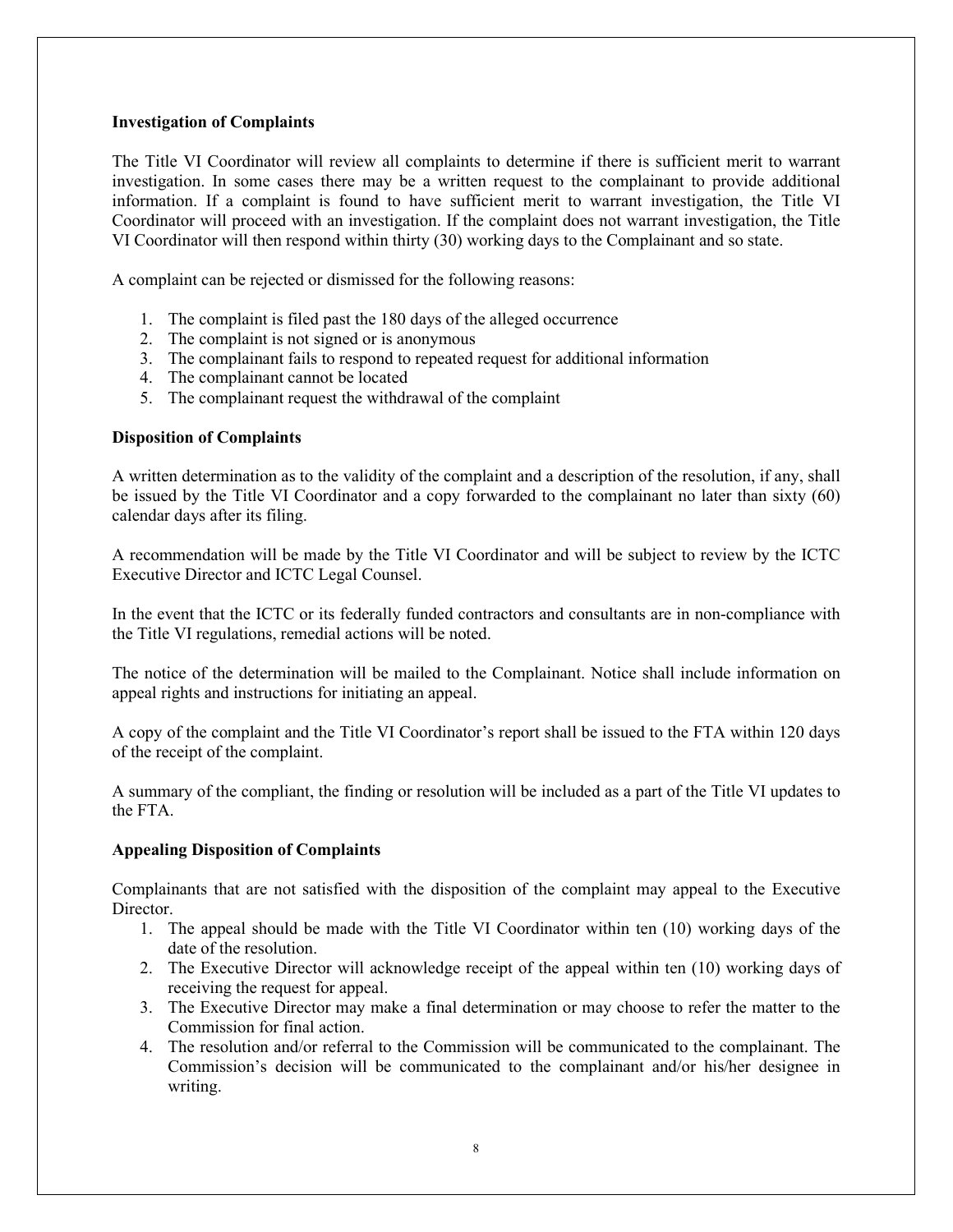#### **Record Keeping Requirements**

The Title VI Coordinator shall maintain a record of each complaint and appeal, the ICTC's response(s), and steps taken to resolve the complaint. The individual's right to a prompt and equitable resolution of a complaint will not be impaired by his/her pursuit of other remedies. The use of this grievance process is not a prerequisite to the pursuit of other remedies.

### **Filing Title VI Discrimination Complaints with the Federal Transit Administration**

Individuals may also file Title VI discrimination complaints with the Federal Transit Administration. The Federal Transit Administration's Complaint Procedure is contained in the FTA Circular C4702.1B.

### **Additional Resources**

### **United States Department of Transportation**

Federal Transit Administration Civil Rights Division Attention: Complaint Team East Building,  $5<sup>th</sup>$  Floor-TCR, 1200 New Jersey Ave., SE Washington, DC 20590

### **California Department of Transportation**

Office of Business & Economic Opportunity Equal Employment Opportunity Program Discrimination Complaint Investigation Unit 1823 14th Street, MS 79 Sacramento, California 95811 (866) 810-6346

<https://dot.ca.gov/programs/rail-and-mass-transportation/title-vi-program>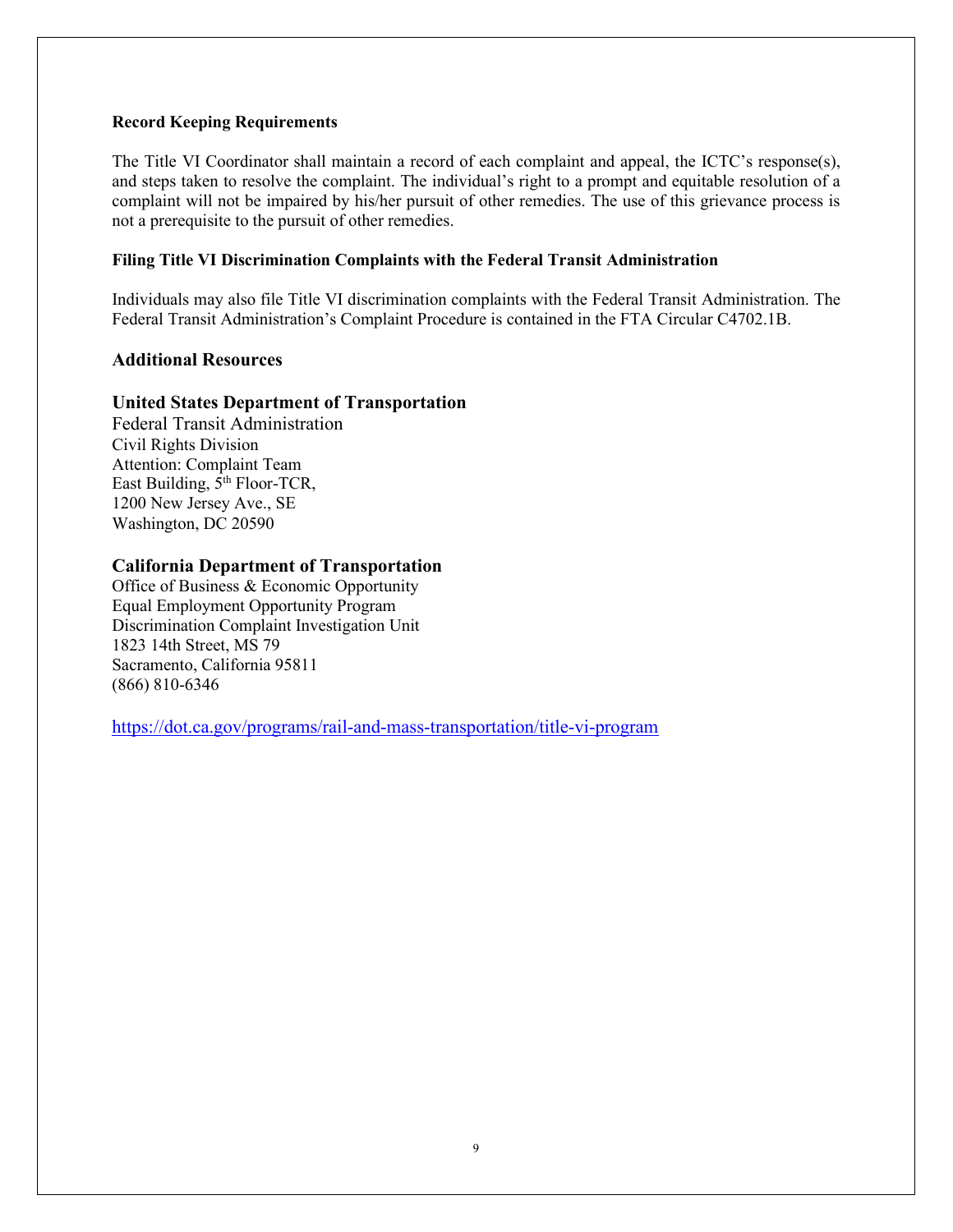## **Title VI Complaint Procedures**

### **TITLE VI DISCRIMINATION COMPLAINT PROCEDURE (SPANISH)**

### **PROSEDIMIENTO DE RECLAMO DE DISCRIMINACION DE TITULO VI**

#### **General**

Título VI de la acta de los derechos civiles de 1964 prohíbe discriminación en la base de raza, color, u origen nacional en programas que reciben ayuda financiera federal. Individuos, o individuos como miembros de una clase específica de personas, que sienten que han sido objeto de discriminación con respecto a los servicios de tránsito o beneficios sobre la base de raza, color u origen nacional puede presentar una queja por escrito a la Comisión de Transporte del Condado de Imperial. Las quejas también pueden ser sometidas directamente con la Administración Federal de Tránsito (FTA). La FTA recomienda, aunque no es obligatorio, que el reclamante someta la queja directamente con el proveedor de servicios de tránsito para dar oportunidad de resolver la situación.

#### **Procedimientos de Quejas**

Quejas de presunta discriminación en la base de raza, color, u origen nacional pueden ser enviadas al Coordinador del Título VI de la Comisión de Transporte del Condado de Imperial, 1503 N. Imperial Ave., Suite 104, El Centro, CA 92243. Todo esfuerzo será hecho para obtener resolución temprana de quejas.

- 1. La queja debe tener los requisitos siguientes:
	- a. La queja debe ser escrita y firmada por el reclamante. En caso de que el reclamante no pueda completar una declaración por escrito, una queja verbal puede ser aceptada. El Coordinador del Título VI entrevistará al reclamante y ayudará a la persona a convertir la queja verbal a la escritura. Todas las quejas deben ser firmadas por el Reclamante o su representante.
	- b. La queja debe contener información sobre la discriminación pretendida como nombre, dirección, y el número de teléfono del reclamante, y de la ubicación, la fecha y la descripción del asunto. La descripción del acto pretendido de discriminación o trato desigual debe incluir, como apropia: tipo o nombre de servicio, número de camión, la ubicación (las ciudad/calles) la fecha y el tiempo de día, nombre del empleado, número de posición o insignia si disponible, y cualquier persona involucrada o los testigos al problema.
	- c. Por la ley federal la queja debe ser archivada dentro de 180 días del incidente pretendido.
	- d. La queja debe ser sometida a: Comisión de Transporte del Condado de Imperial (ICTC) A la atención de: Michelle Bastidas, Coordinador del Título VI 1503 N. Imperial Ave., Suite 104, El Centro, CA 92243 Oficina: (760) 592-4494 Fax: (760) 592-4410 Correo electrónico: [michellebastidas@imperialctc.org](mailto:michellebastidas@imperialctc.org)
- 2. El Coordinador del Título VI de ICTC reconocerá recibo de la queja dentro de diez (10) días hábiles.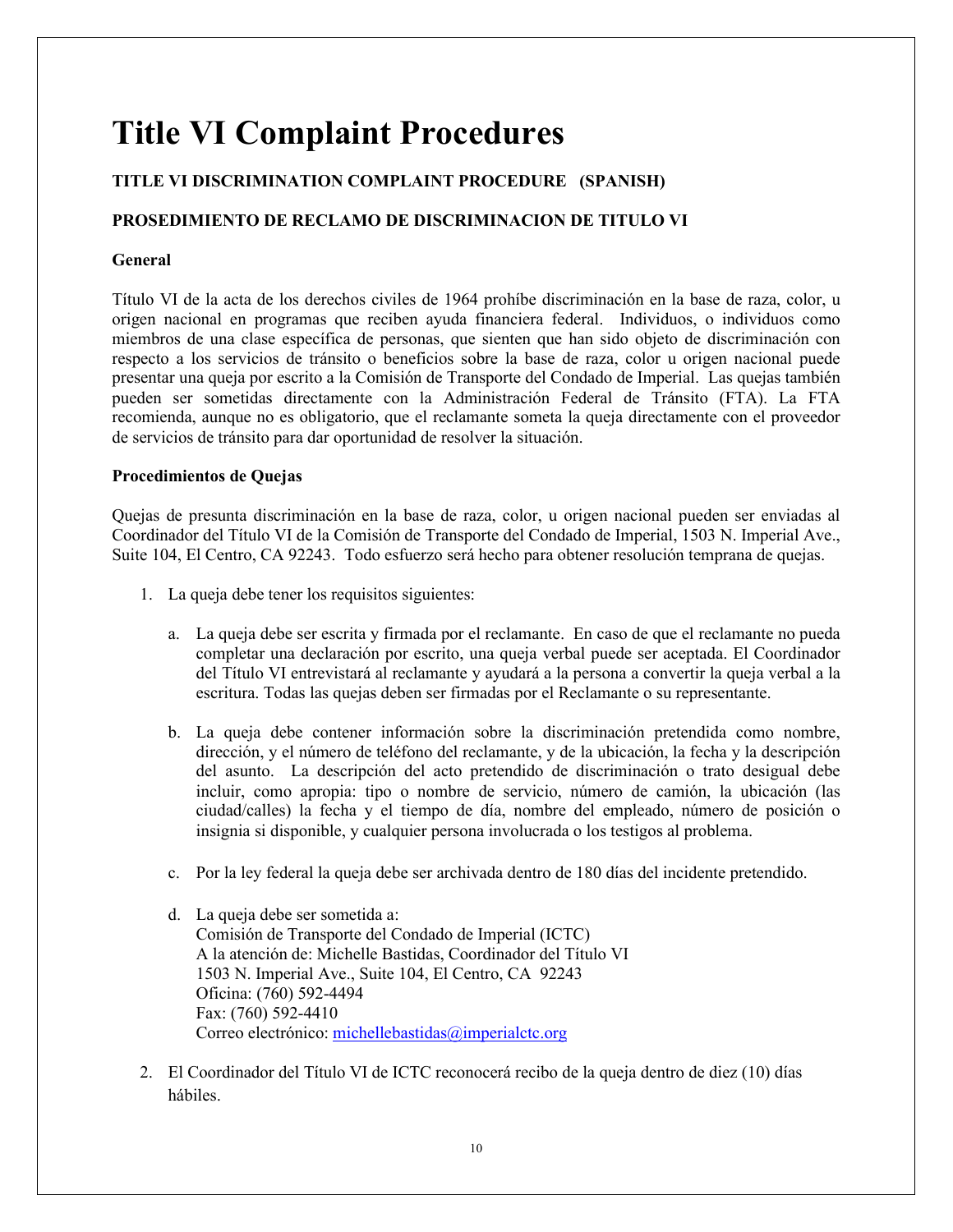#### **Investigación de Quejas**

El Coordinador del Título VI revisara todas las denuncias para determinar si hay méritos suficientes para justificar una investigación. En unos casos podría haber una petición por escrito al reclamante para proporcionar información adicional. Si la queja es encontrada de tener mérito suficiente para justificar investigación, el Coordinador de Titulo VI continuará con una investigación. Si la queja no justifica investigación, el Coordinador de Título VI responderá dentro de treinta (30) días hábiles al reclamante e indicárselo.

La queja puede ser rechazada o puede ser despedida por las razones siguientes:

- 1. La queja es archivada después de los 180 días de la ocurrencia pretendida
- 2. La queja no es firmada o es anónima
- 3. El Reclamante falla a responder a la petición repetidamente para información adicional
- 4. El Reclamante no puede ser localizado
- 5. El Reclamante solicita retirar la queja

### **Disposición de Quejas**

Una determinación por escrito sobre la validez de la queja y una descripción de la resolución, en su caso, será emitida por el Coordinador del Título VI y se enviará una copia al reclamante dentro de sesenta días hábiles (60) después de su presentación.

Una recomendación será hecha por el Coordinador de Título VI y será revisada por el Director Ejecutivo de ICTC y la Asesoría Legal de ICTC.

En caso de que ICTC o sus contratistas y consultores que son financiados federalmente no estén en conformidad con las regulaciones del Título VI, acciones correctivas serán distinguidas.

El aviso de la determinación será enviado al Reclamante. El aviso incluirá información en derechos de apelación e instrucciones para iniciar una apelación.

Una copia de la queja y del reporte del Coordinador de Titulo VI será publicado al FTA dentro de 120 días de haber recibido la queja.

Un resumen de la queja, el hallazgo o la resolución serán incluidos como una parte de las actualizaciones de Título VI al FTA.

### **Apelación de Disposición de Quejas**

Los reclamantes que no son satisfechos con la disposición de la queja pueden apelar al Director Ejecutivo.

- 1. La apelación debe ser presentada por medio del Coordinador de Título VI dentro de diez (10) días hábiles de la fecha de la resolución.
- 2. El Director Ejecutivo notificara haber recibido la apelación dentro de diez (10) días hábiles de recibir la petición para apelación.
- 3. El Director Ejecutivo puede hacer una determinación final o puede referirse el asunto a la Comisión para la acción final.
- 4. La resolución y/o la referencia a la Comisión serán comunicadas al reclamante. La decisión de la Comisión será comunicada por escrito al reclamante y/o a su designado.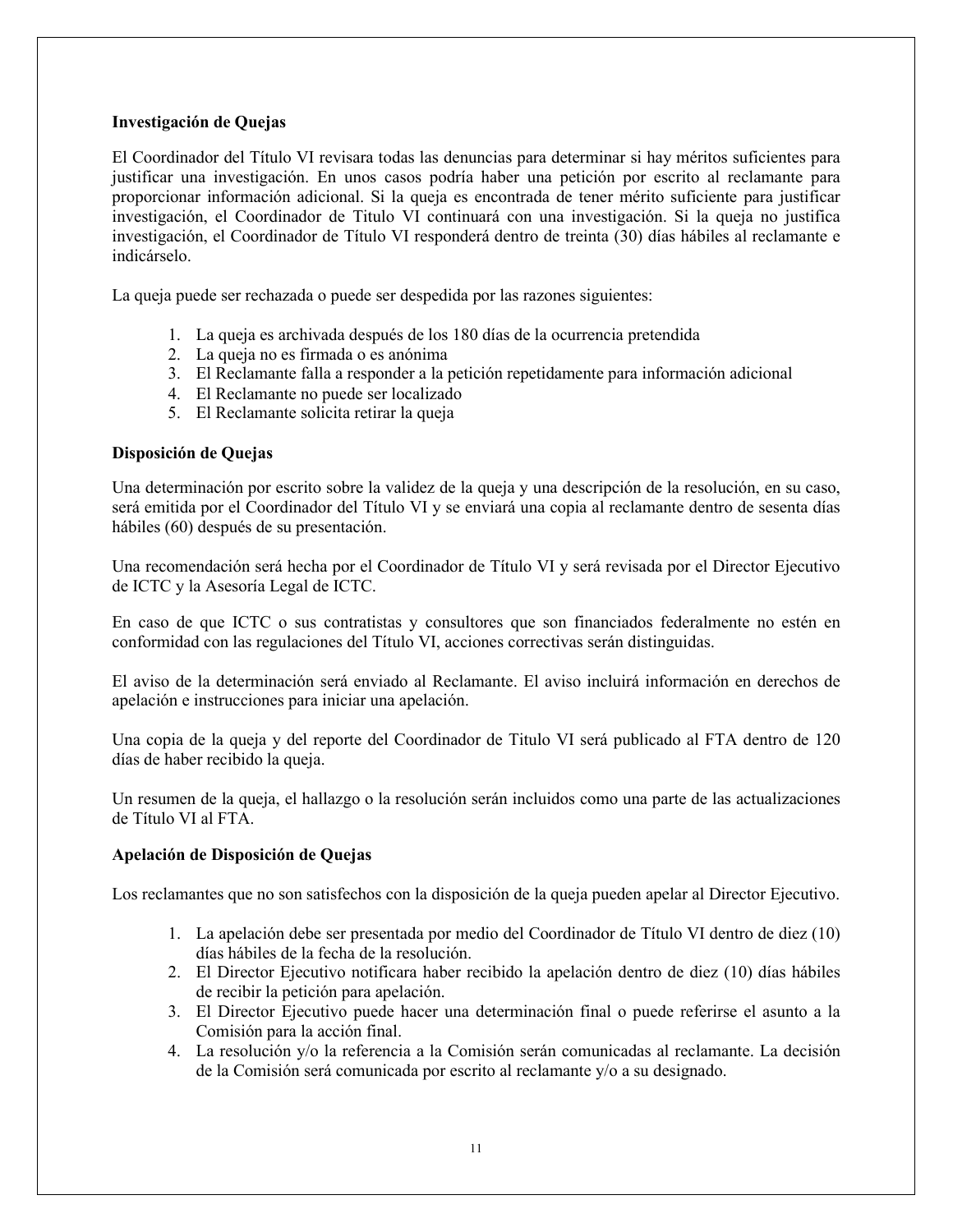#### **Requisitos de Archivado**

El Coordinador del Título VI llevará un registro de cada queja y apelación, la respuesta de ICTC, y las medidas adoptadas para resolver la queja. El derecho del individuo a una resolución pronta y equitativa de una denuncia no se verá afectada por su búsqueda de otros recursos. El uso de este proceso de queja no es un requisito previo para la búsqueda de otros recursos.

### **Presentación de Reclamo de discriminación de Titulo VI a la Administración Federal de Tránsito**

Individuos también pueden presentar quejas de discriminación Título VI a la Administración Federal de Tránsito. El procedimiento de demanda de la Administración Federal de Tránsito está contenido en el FTA Circular C4702.1B.

### **United States Department of Transportation**

Federal Transit Administration Civil Rights Division Attention: Complaint Team East Building,  $5^{th}$  Floor-TCR, 1200 New Jersey Ave., SE Washington, DC 20590

### **California Department of Transportation**

Office of Business & Economic Opportunity Equal Employment Opportunity Program Discrimination Complaint Investigation Unit 1823 14th Street, MS 79 Sacramento, California 95811 (866) 810-6346

<https://dot.ca.gov/programs/rail-and-mass-transportation/title-vi-program>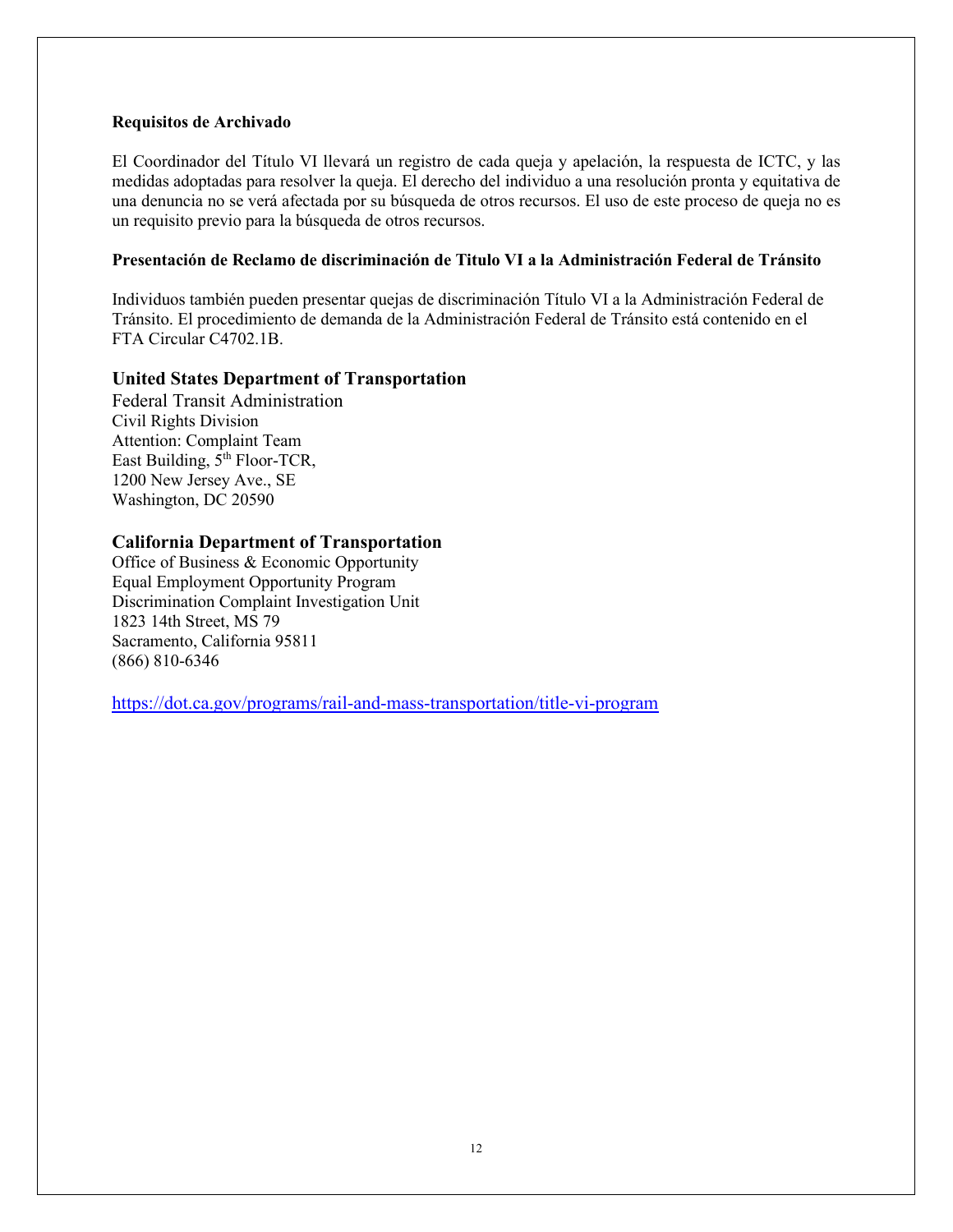## **PUBLIC PARTICIPATION PLAN FOR TITLE VI**

ICTC and sub-recipients are required to seek out and consider the viewpoints of the public in its service areas and specifically minority, low-income, and Limited English Populations (LEP) in the course of conducting public outreach and involvement activities. An agency's public participation strategy shall offer continuous opportunities for the public to be involved in the identification of social, economic, and environmental impacts of proposed transportation decisions.

ICTC will continue to employ the following measures to seek out and consider the viewpoints of minority, low-income, and LEP populations in the course of conducting public outreach and involvement activities. These measures are adopted from the ICTC Public Participation Plan and also in the Title VI Program. The public outreach and involvement activities listed below were also undertaken since the last Title VI Program report and shall remain in place to ensure that minority, low-income and LEP people have meaningful access to these activities.

1. Bilingual (English & Spanish) information operators are available to respond to customers calling the ICTC and transit service information lines.

2. Bilingual (English & Spanish) staff is available to answer telephone inquiries for ICTC ADA certification interviews and ADA paratransit scheduling.

3. Bilingual (English & Spanish) staff will perform the ADA certification interview as requested, or if the interview scheduler believes that it would be necessary or beneficial.

4. The following materials shall be available in both English and Spanish: (1) ADA Certification Brochure; (2) ADA Certification Application; (3) IVT Riders Guides (4) Disabled Transit Services information.

5. ICTC shall provide bilingual (English & Spanish) language media advertising as part of the countywide transit marketing program.

6. The websites for ICTC and the transit services shall be in bilingual format; [www.imperialctc.org,](http://www.imperialctc.org/) www.ivtransit.com, www.ivtaccess.com, [www.ivtride.com,](http://www.ivtride.com/) [www.ivtmedtrans.com](http://www.ivtmedtrans.com/)

7. Bilingual (English & Spanish) staff is available at public meetings, public hearings and Commission meetings and committees.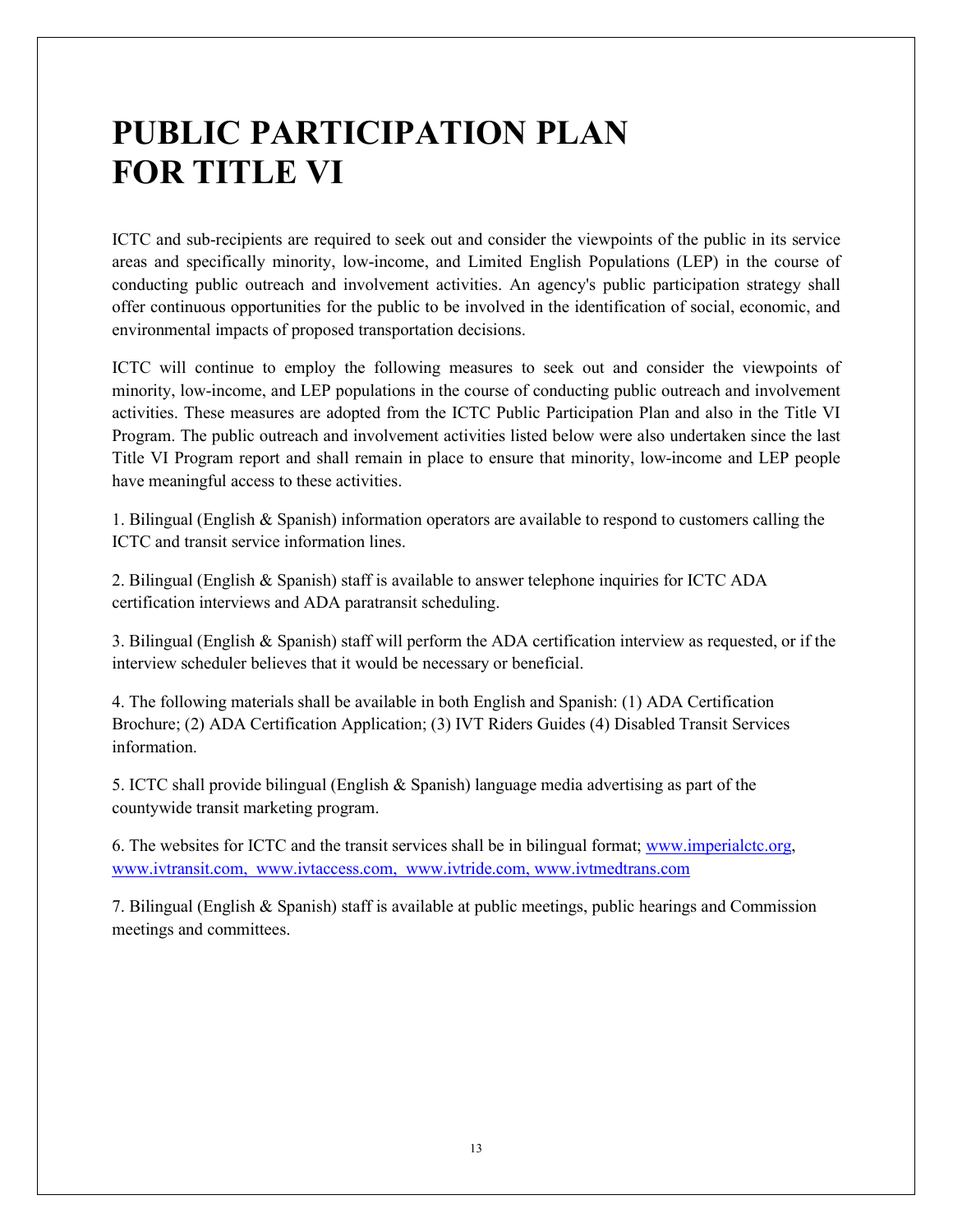### **Summary of Outreach Efforts Made Since Last Title VI Documentation Submission**

Over the last reporting period, ICTC conducted the following public outreach and involvement activities:

### **Printed Bus Schedules and Transit Information on the website.**

All public bus schedules and the Riders Guides include Spanish sections and information is available on the IVT and IVT Access websites.

### **Bilingual Outreach:**

Bilingual assistance is utilized in outreach programs when needed and appropriate. ICTC conducts on-going advertising and public hearing notices in a bilingual format. In addition, the recent: 1. The ADA Certification and Eligibility Process 2017. 2. The 2019-20 Unmet Transit Needs Public Hearing process has interpreters available for translation for both public meetings. 3. The ongoing mobility coordination and outreach program staff is bilingual.

### **Phone Access**

A bilingual receptionist is available to answer phone inquiries for Spanish speaking customers during business hours. The ICTC phone system currently includes a Spanish option on the ICTC's recorded greeting. After business hours inquiries can be left on the bilingual voice mail and are responded to promptly the next business day.

All IVT and IVT Access dispatchers, reservationists and drivers are bilingual and able to provide monolingual speaking guests with information on public transit services.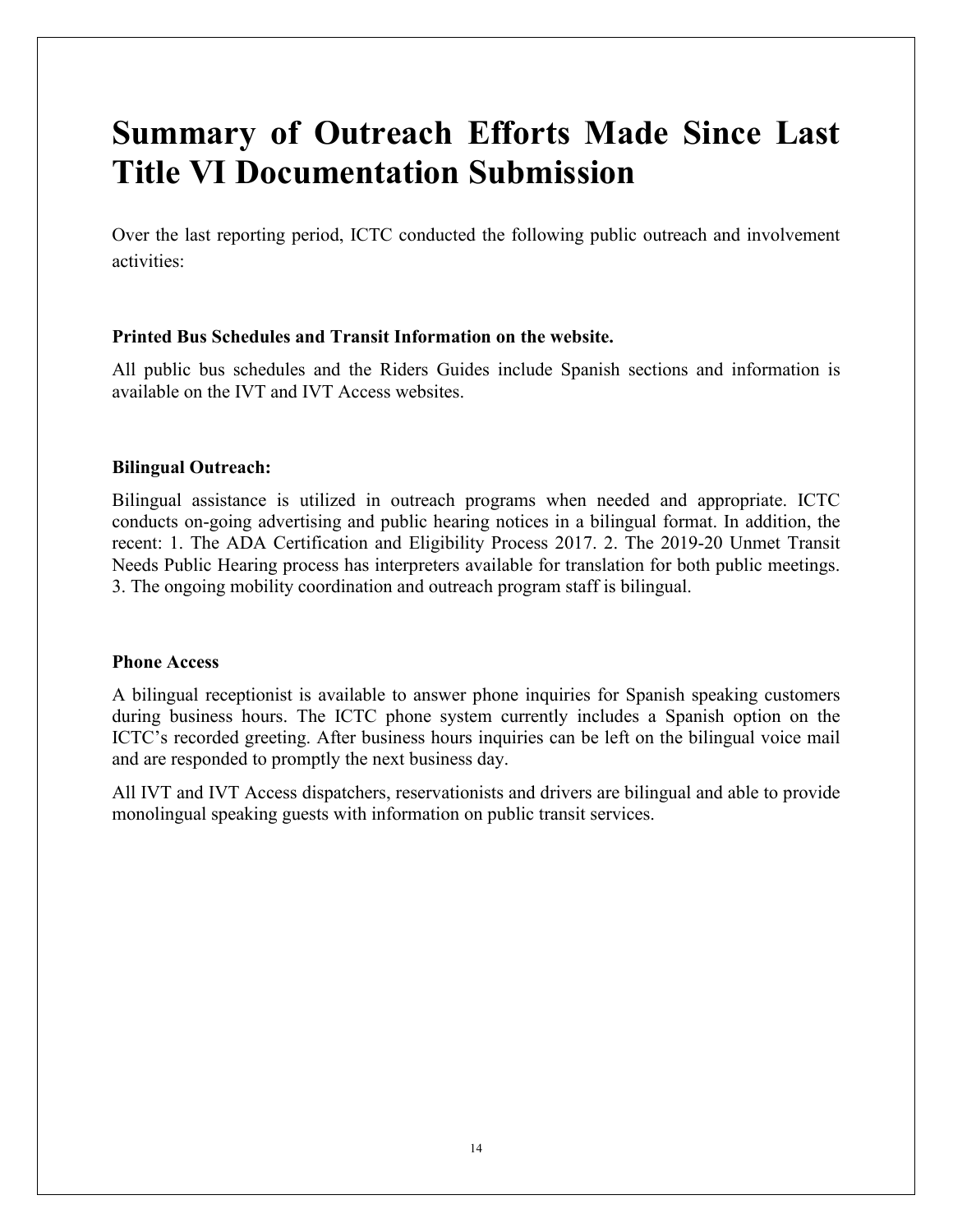# **Access for Persons with Limited English Proficiency (LEP)**

### **Introduction**

Many individuals in the United States read, write, speak and understand English. However, there are many individuals whose primary language is not English. Individuals who do not speak English as their primary language and who have a limited ability to read, write, speak or understand English can be limited English proficient, or "LEP." This language barrier may prevent individuals from accessing services and benefits.

There are two pieces of legislation that provide the foundation for the development of an LEP plan: Title VI of the Civil Rights Act of 1964, and Executive Order 13166. In some circumstances, failure to ensure that LEP persons can effectively participate in federally assisted programs may constitute discrimination based on national origin under Title VI. In order to comply with Title VI, agencies should take reasonable actions for competent language assistance.

Executive Order 13166 clarifies requirements for LEP persons under Title VI. The Executive Order requires the agency to examine the services it provides and develop and implement a system by which LEP persons can meaningfully access those services.

### **Four Factor Analysis**

The U. S. Department of Transportation (DOT) issued its *Policy Guidance Concerning Recipient's Responsibilities to Limited English Proficient (LEP) Persons* [Federal Register: December 14, 2005 (Volume 70, Number 239)]. This policy states that DOT recipients are required to take reasonable steps to ensure meaningful access to programs by LEP persons. This coverage extends to the recipient's entire program. There are four factors for agencies to consider when assessing language needs and determining what steps they should take to ensure access for LEP persons:

- The number or proportion of LEP persons eligible to be served or likely to be encountered by a program, activity or service of the recipient;
- The frequency with which LEP individuals come in contact with the program;
- The nature and importance of the program, activity or service provided by the recipient to people's lives;
- The resources available to the recipient and costs.

A brief description of the self-assessment undertaken in each of these areas follows.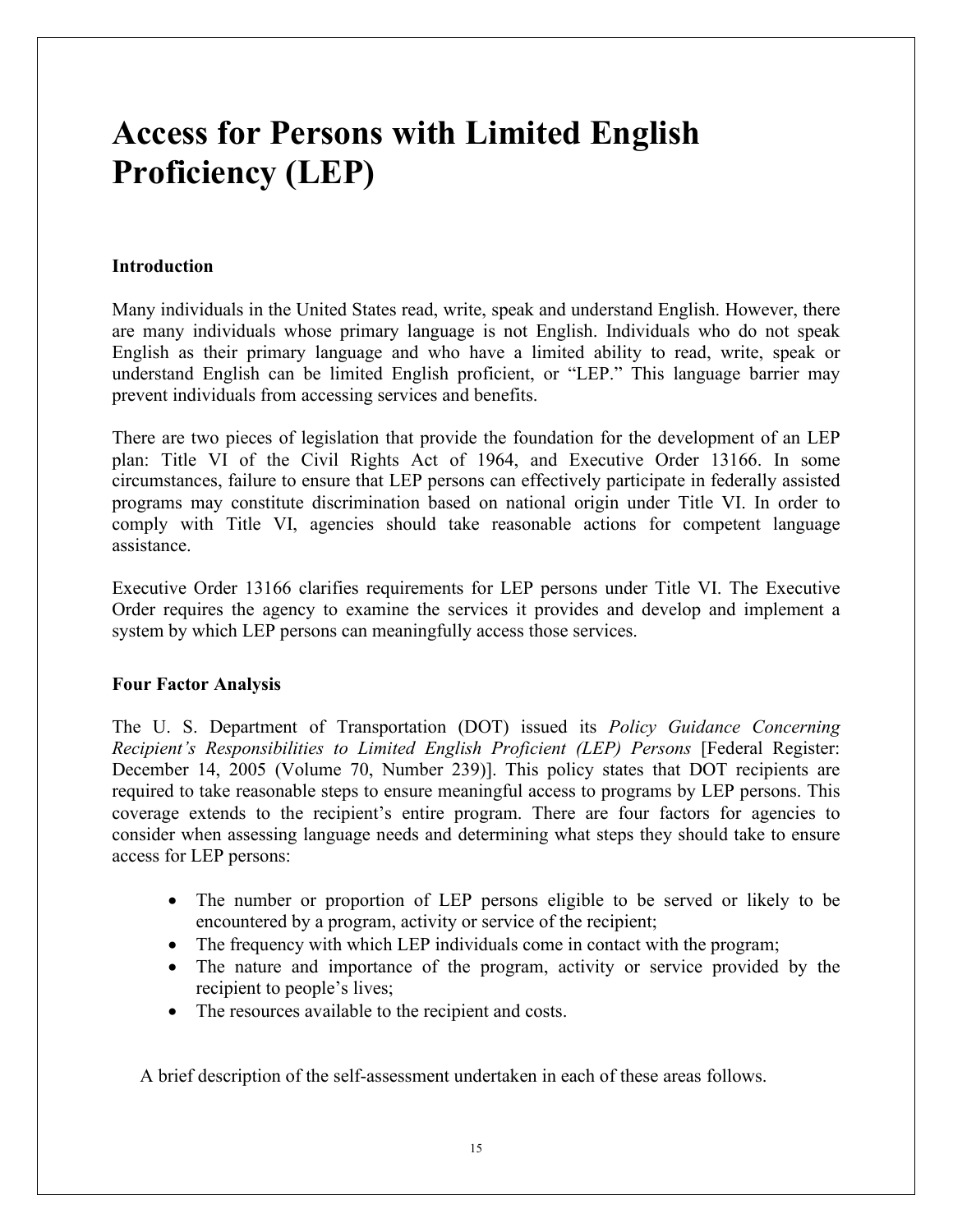### **1. The number or proportion of LEP persons eligible to be served or likely to be encountered by a program, activity or service.**

Spanish speakers are the category of LEP persons likely to be encountered by Imperial Valley Transit (IVT) and ADA Paratransit services. For Imperial County, the Census 2010 information shows that the total population over 5 years of age and over is 174,528. Of that number 80.4% or 140,271 are reported to be of Hispanic or Latino descent.

According to the 2014-2018 American Community Survey (ACS) Estimates for Imperial County (conducted by the US Census Bureau) also indicates that persons who speak only English at home comprise 25.4% of persons in the County of Imperial. While those that speak Spanish are estimated to be at 73.1%.

These percentages show a slight decrease in English speakers and a slight decrease in Spanish speakers from the 2000 Census and prior 2012 ACS survey data.

### **2. The frequency with which LEP individuals come in contact with the program.**

ICTC staff in conjunction with IVT and the ADA Paratransit operator staff have assessed the frequency at which staff has or could possibly have contact with LEP persons. This includes examining census data, phone inquiries, requests for translated documents, and staff feedback. Census data, as well as empirical data indicate that there is a fairly large percentage of the general population who are Spanish-speaking persons. As a public transportation provider, it is necessary to recognize this large segment of the general population. Phone inquiries and staff feedback also indicate that Spanish-speaking LEP persons have regular contact with the service.

### **3. The nature and importance of the program, activity or service provided by the recipient to people's lives**.

Public transportation is vital to many people's lives. According to the Department of Transportation's *Policy Guidance Concerning Recipient's Responsibilities to Limited English Proficient (LEP) Persons*, "Providing public transportation access to LEP persons is crucial. An LEP person's inability to effectively utilize public transportation may adversely affect his or her ability to obtain health care, or education, or access to employment."

### 4**. The resources available to the recipient and costs.**

ICTC staff have also assessed their available resources that could be used to provide language assistance. This included identifying bilingual staff, review of contract for professional translation services, determining which documents should be translated, and deciding what level of staff training is needed. After analyzing the four factors outlined in U. S. DOT policy guidance, ICTC staff developed the following plan for providing language assistance to LEP persons.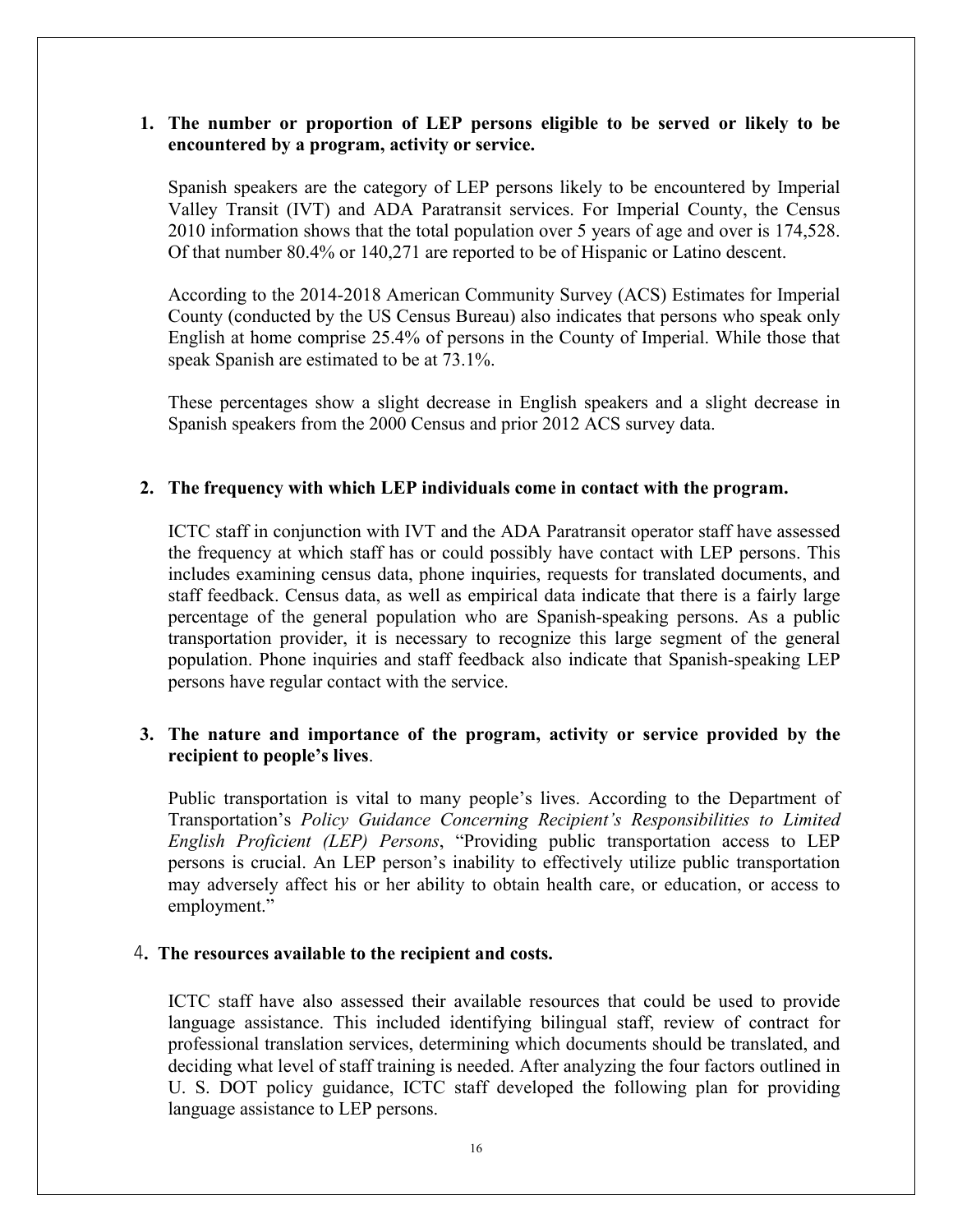### **Components of the Plan**

There are five areas that comprise ICTC's LEP plan:

- Identifying LEP individuals who need language assistance
- Language assistance measures
- Training staff
- Providing notice to LEP persons
- Monitoring and updating the LEP plan

### **1. Identifying LEP individuals who need language assistance**

As stated above, the Census 2010 and American Community Survey data show that Spanishspeaking LEP persons are the group requiring language assistance. This information can also be used to identify concentrations of LEP persons within the service area. There are nine zip code areas with a high percentage of LEP persons 92231, 92243, 92244, 92250, 92251, 92227. Higher percentages of LEP persons can also be identified more accurately by census tracts.

In general, there are higher populations of LEP persons on the southern areas of the County of Imperial, in immediate proximity to the international border with Mexico. Identifying concentrations of LEP persons helps to ensure that they receive the necessary language assistance measures. There are also several measures that can be taken to identify individual persons who may need language assistance:

- When open houses or public meetings are held, set up a sign-in table and have a staff member greet and briefly speak to each attendee in order to informally gauge his/her ability to speak and understand English.
- Post a notice of available language assistance at open houses/public meetings to encourage LEP persons to self-identify.

### **2. Language assistance measures**

There are several language assistance measures available to LEP persons, including both oral and written language services. There are also various ways in which ICTC staff responds to LEP persons, whether in person, by telephone or in writing. Oral language services include bilingual front-line staff for ICTC office technician position and Mobility Coordination staff, as well as, at community presentations and events. Professional interpreters are available as needed for a variety of presentations and events.

In addition to these oral language services, written language services are available. Documents that are determined to be available for the general public are translated into Spanish. Vital documents are *defined as those documents without which a person would be unable to access* services. The following are written communications that are printed in both Spanish and English: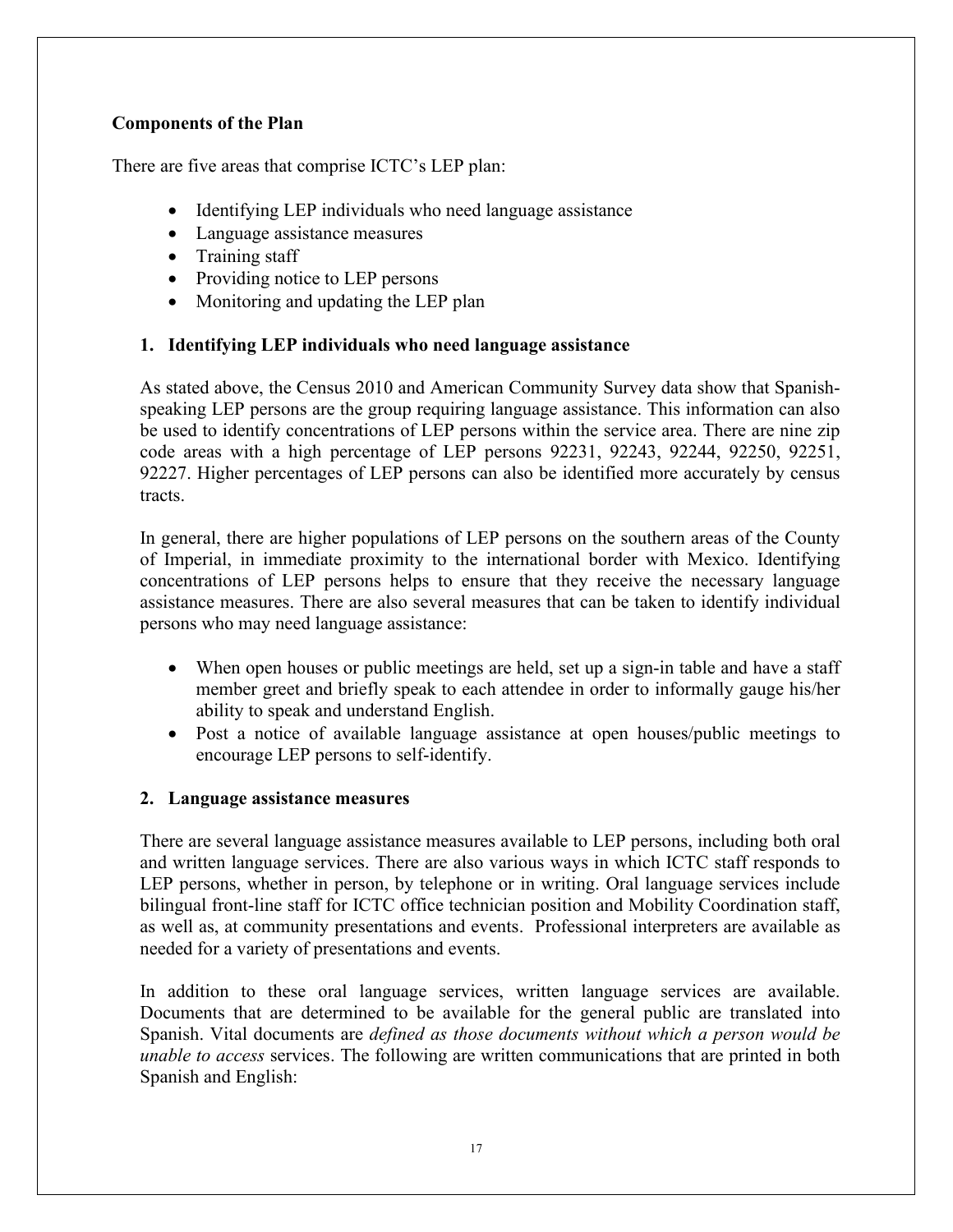- Public Notices and Public Service announcements
- Interior bus posters and stickers displaying safety or system information
- Fare cards on fare boxes
- Onboard surveys
- Riders guides

There are several measures in place to respond to LEP individuals. Bus operators, who are the most direct point of contact for LEP persons, have several methods to respond to an LEP individual. Many bus drivers are bilingual; however, if the bus driver operator is not bilingual, they are instructed to ask for assistance from a bilingual passenger. In the few cases where there is no one on the bus who can offer language assistance, the bus driver contacts dispatch, and a supervisor is sent to the bus to assist. Spanish speaking callers are directed to a bilingual dispatcher.

Office Technician and Mobility Coordination staff serve as a primary in-person contact for LEP persons. They are present at special events, community functions, school presentations and other locations upon request. The need for a professional interpreter is determined by the venue, the area, and the subject of the event. The person coordinating the event can indicate if there will be Spanish speaking people in attendance, and can request a bilingual professional interpreter. Office technician, Mobility Coordination staff, dispatchers and drivers are also responsible for forwarding complaints to the appropriate management level. They ensure that complaints from LEP persons that could be considered as national origin discrimination are forwarded to the person designated to handle all Title VI complaints.

### **IVT**

The IVT oral language services include bilingual representatives for the reservation line, which serves as the primary contact with customers, as well as bilingual staff in the dispatch center, including bilingual Supervisors. Between these two centers there is at least one bilingual person on staff at all times. The IVT service also has a majority of bilingual vehicle operators. In addition to these oral language services, several written language services are available. The following are written communications that are printed in both Spanish and English:

- The IVT Schedule Guide
- Marketing materials i.e. television and radio commercials
- Interior vehicle posters and stickers displaying vital information, such as safety information
- Brochures with information about accessibility and general riding
- ADA compliant website

There are several measures in place to respond to LEP individuals. Vehicle operators, who are the primary in-person contact for LEP persons, have several methods to respond to an LEP individual. Many vehicle operators are bilingual; however, if the vehicle operator is not bilingual, they can contact dispatch for radio assistance with a Spanish-speaking passenger. They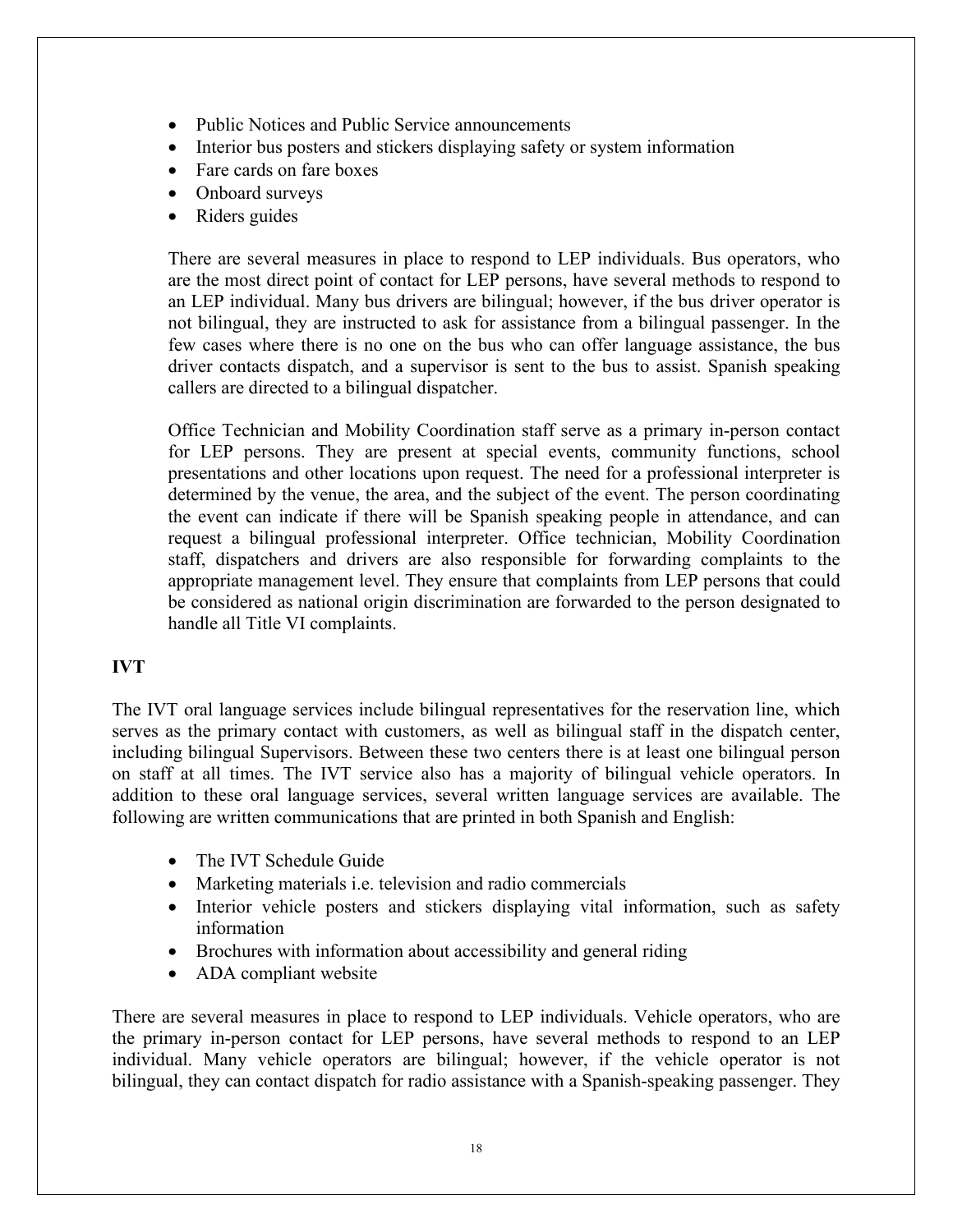can also request a bilingual supervisor or vehicle operator to be sent for further assistance. Spanish speaking callers are directed to a bilingual dispatcher.

### **ADA Paratransit**

The ADA Paratransit service oral language services include bilingual representatives for the reservation line, which serves as the primary contact with customers, as well as bilingual staff in the dispatch center, including bilingual Supervisors. Between these two centers there is at least one bilingual person on staff at all times. The ADA Paratransit service also has several bilingual vehicle operators. In addition to these oral language services, several written language services are available. The following are written communications that are printed in both Spanish and English:

- The ADA Paratransit brochure
- Marketing materials i.e. television and radio commercials
- ADA Paratransit Eligibility application
- Interior van posters and stickers displaying vital information, such as safety information
- Brochures with information about accessibility and general riding
- ADA compliant website

There are several measures in place to respond to LEP individuals. Vehicle operators, who are the primary in-person contact for LEP persons, have several methods to respond to an LEP individual. Many vehicle operators are bilingual; however, if the vehicle operator is not bilingual, they can contact dispatch for radio assistance with a Spanish-speaking passenger. They can also request a bilingual supervisor or vehicle operator to be sent for further assistance. Spanish speaking callers are directed to a bilingual dispatcher.

### **3. Training Staff**

It is important that staff members, especially those having contact with the public, know their obligation to provide meaningful access to information and services for LEP persons. Even staff members who do not interact regularly with LEP persons should be aware of and understand the LEP plan. Properly training staff is a key element in the effective implementation of the LEP/plan.

There are four primary groups of staff members who are critical to the LEP plan: ICTC staff, bus operators, dispatchers and customer contact personnel, marketing staff, and management. Bus operators have the most frequent contact with LEP persons through daily interaction with passengers. Dispatch and customer contact personnel also have frequent contact with LEP persons either in-person or by telephone. These two groups are most likely to encounter LEP persons and thus to provide language assistance. LEP training for both of these groups occurs during their initial training. Additionally, this training is included in an annual safety meeting held for all bus operators. Training topics for these two groups include:

- Understanding the Title VI LEP responsibilities
- What language assistance services are offered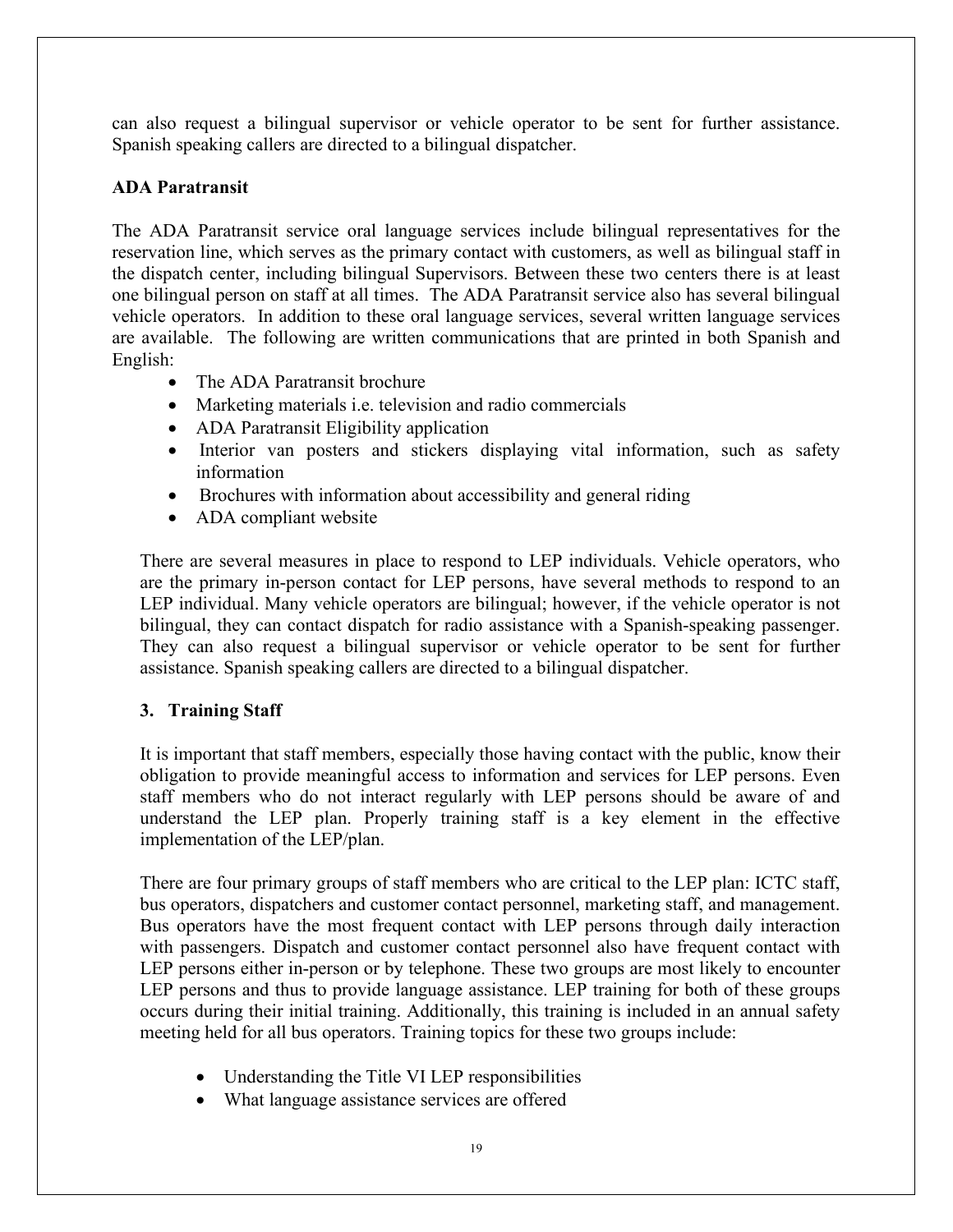### **Specific procedures to be followed when encountering an LEP person**

Management is also crucial in implementing LEP policy. It is their responsibility to disseminate LEP plan information to appropriate administrative and technical staff. Management should also ensure staff understands Title VI responsibilities.

IVT and ADA Paratransit

There are three primary groups of staff members who are critical to the LEP plan: bus operators, dispatch and customer contact personnel. Bus operators have the most frequent contact with LEP persons, through daily interaction with passengers. Customer contact personnel also have frequent contact with LEP persons, through the telephone reservation lines. These two groups are most likely to encounter LEP persons and thus to provide language assistance. LEP training for both of these groups occurs during their initial departmental training. Training topics for these two groups include:

- Understanding the Title VI LEP responsibilities
- Language assistance services available
- Specific procedures to be followed when encountering an LEP person

### **4. Monitoring and updating the LEP plan**

This plan is designed to be flexible and should be viewed as a continuing work in progress. As such, it is important to consider whether new documents and services need to be made accessible for LEP persons, and also to monitor changes in demographics and types of services, and to update the LEP plan when appropriate. At a minimum, ICTC, IVT and the ADA Paratransit services will follow the Title VI Program update schedule for the LEP plan. Each update should examine the following:

- How many LEP persons were encountered?
- Is the existing language assistance meeting the needs of LEP persons?
- What is the current LEP population in Imperial County?
- Has there been a change in the types of languages where services are needed?
- Have available resources, such as technology, staff and finances changed?
- Were any complaints received?
- Do staff members understand the LEP plan policies and procedures?

There are several methods that can be used to assist in answering these questions. One method is to review customer comments and complaints to determine if services are accessible to Spanish speakers. Feedback from the LEP community will be sought through community outreach events and presentations to determine the effectiveness of the plan in reaching LEP persons. Special consideration will be given to the LEP plan when service enhancements or service reductions are scheduled, to ensure that LEP persons are aware of these services. Census data will also be reviewed as it becomes available to determine changes in the LEP population.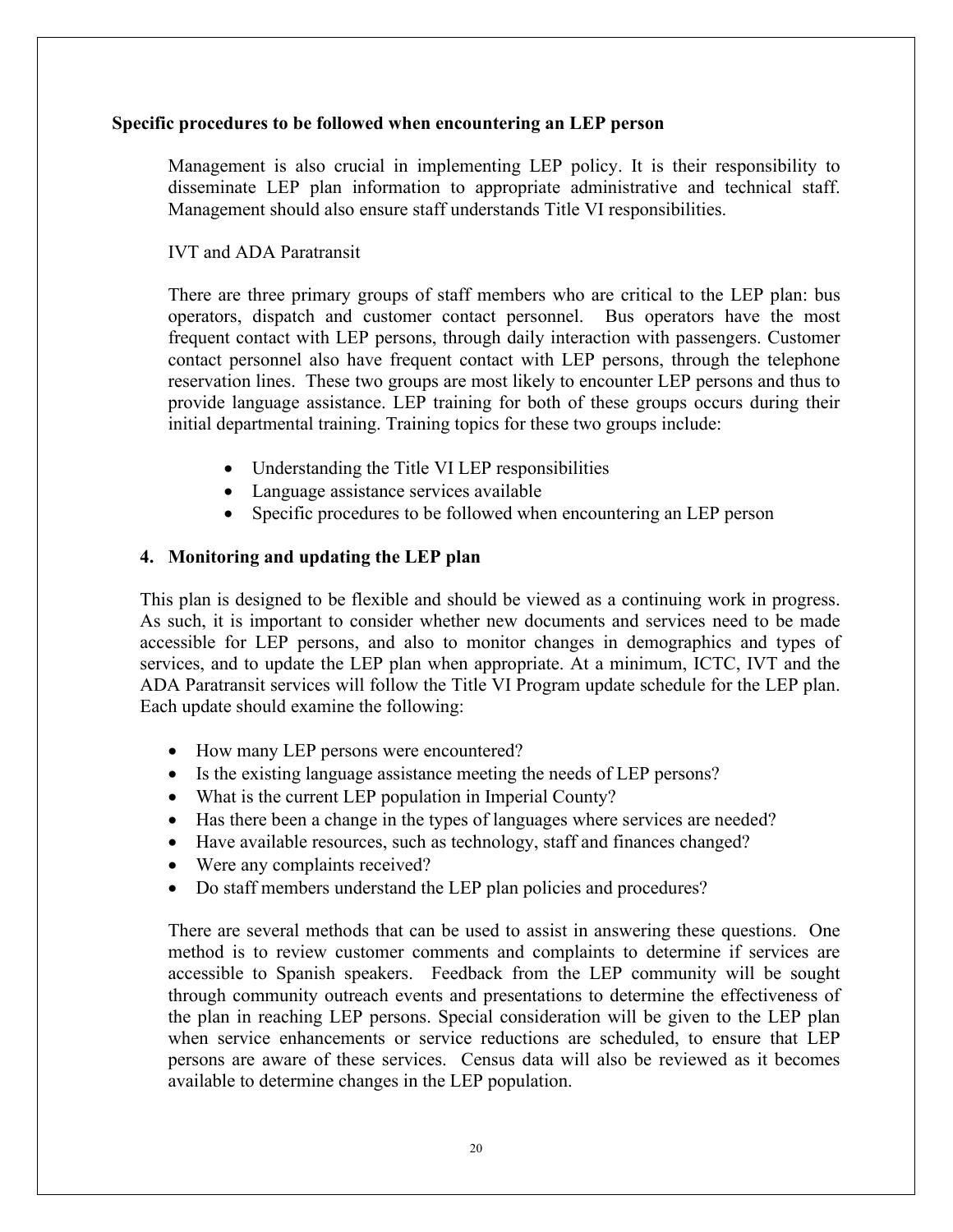### **Future considerations for the LEP plan include:**

- Continuing creating future websites in a bilingual format with English/Spanish
- Translating other brochures into Spanish
- Providing group travel training to LEP persons by working with bilingual staff

This plan outlines five key areas of an effective LEP strategy: identifying LEP individuals who need language assistance, primarily through Census data; language assistance measures, including written and oral language services, and responding to LEP persons on the telephone, in writing and in person; training staff, including coach operators, customer service representatives and management employees; providing notice to LEP persons through both oral and written communications; and monitoring and updating the LEP plan through a variety of means.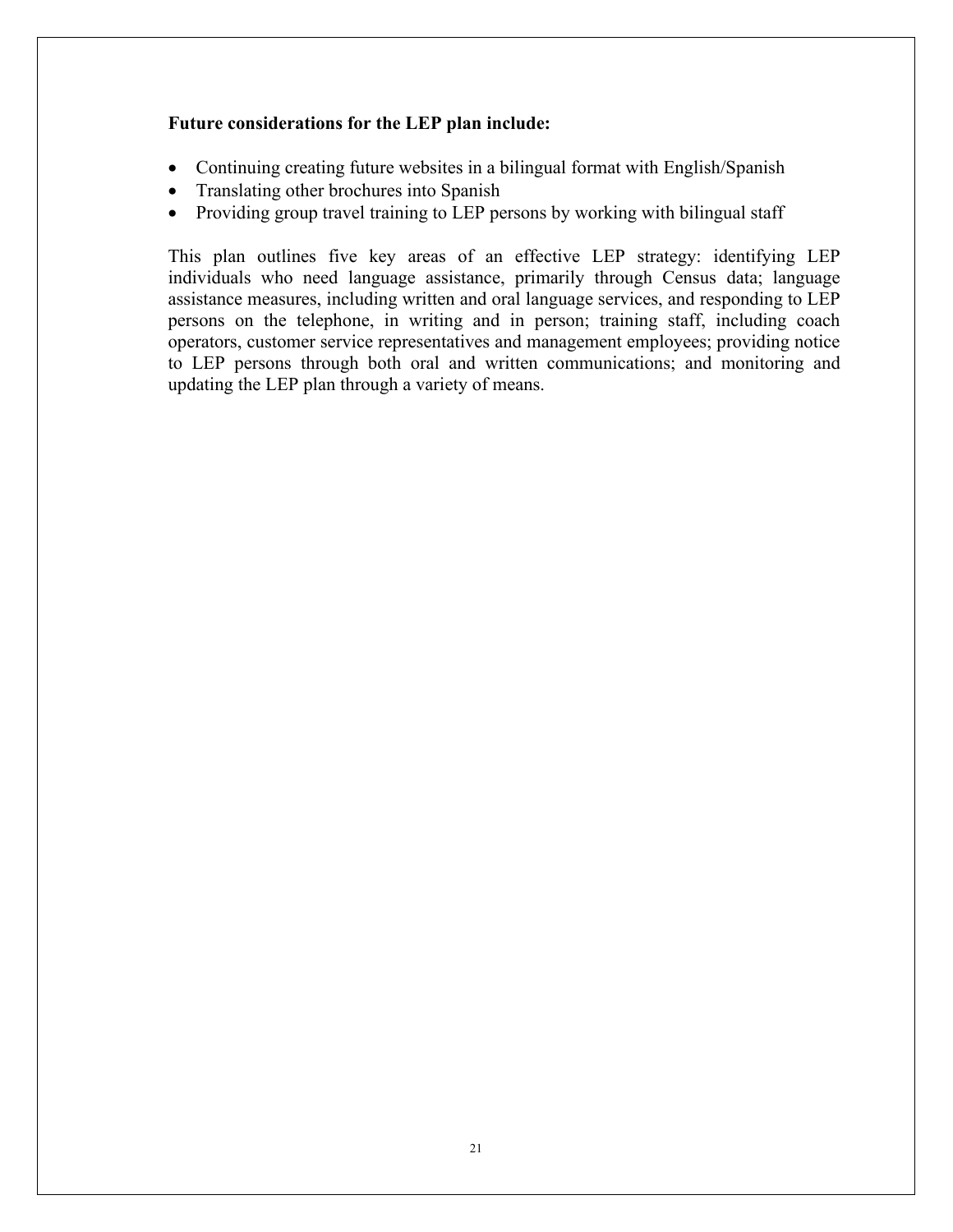## **Description of Subrecipient Monitoring and Schedule of Subrecipient Title VI Program Submission**

ICTC periodically monitors to determine a subrecipient's compliance with the FTA Title VI regulations. These reviews include service measurements, location of transit service and facilities, participation opportunities in the transit planning and decision-making processes, and communication needs of persons with limited English proficiency (LEP).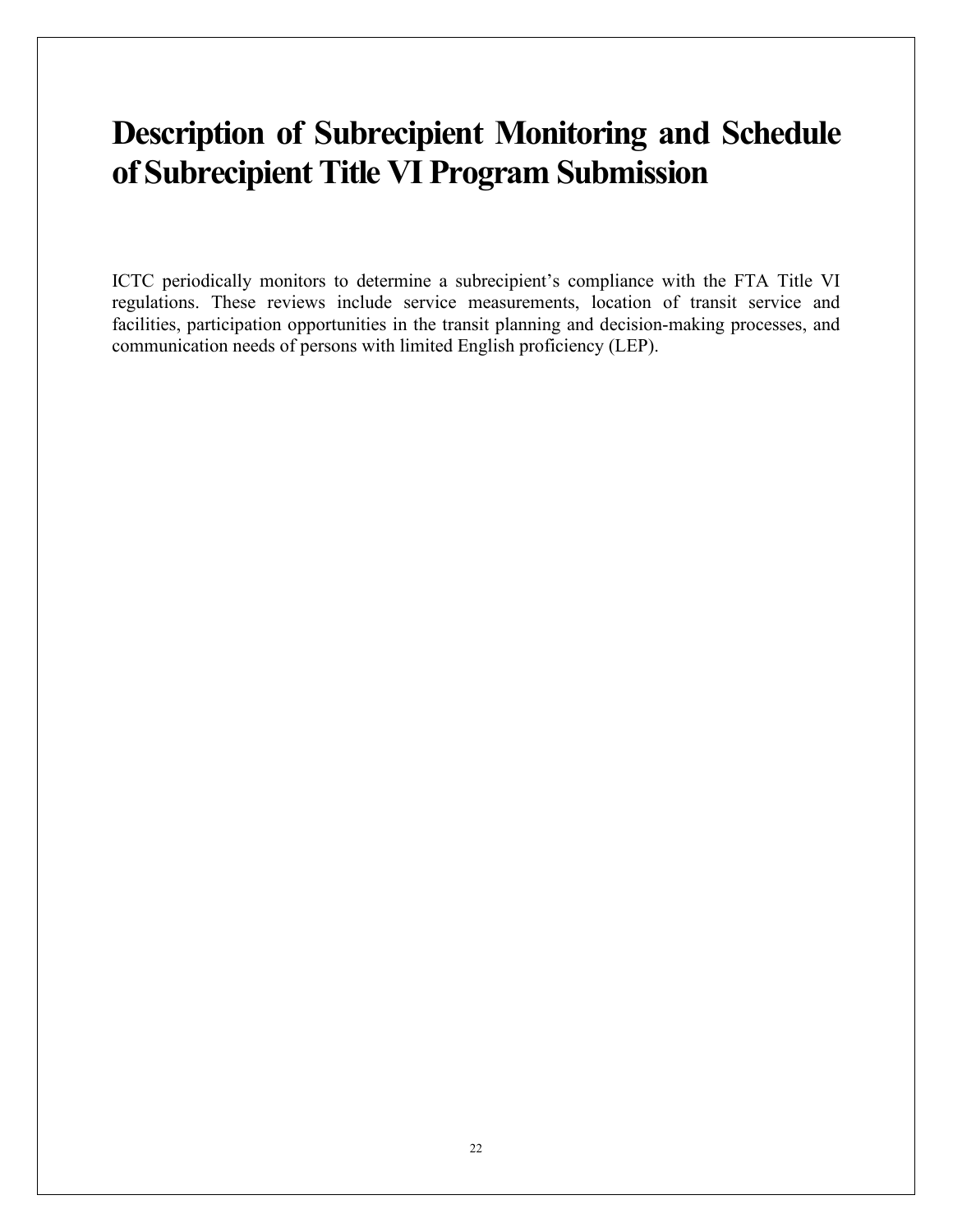# **Title VI Equity Analysis**

ICTC has not constructed any facilities, therefore no Title VI equity analysis have been conducted during the planning state with regard to the location of the facility.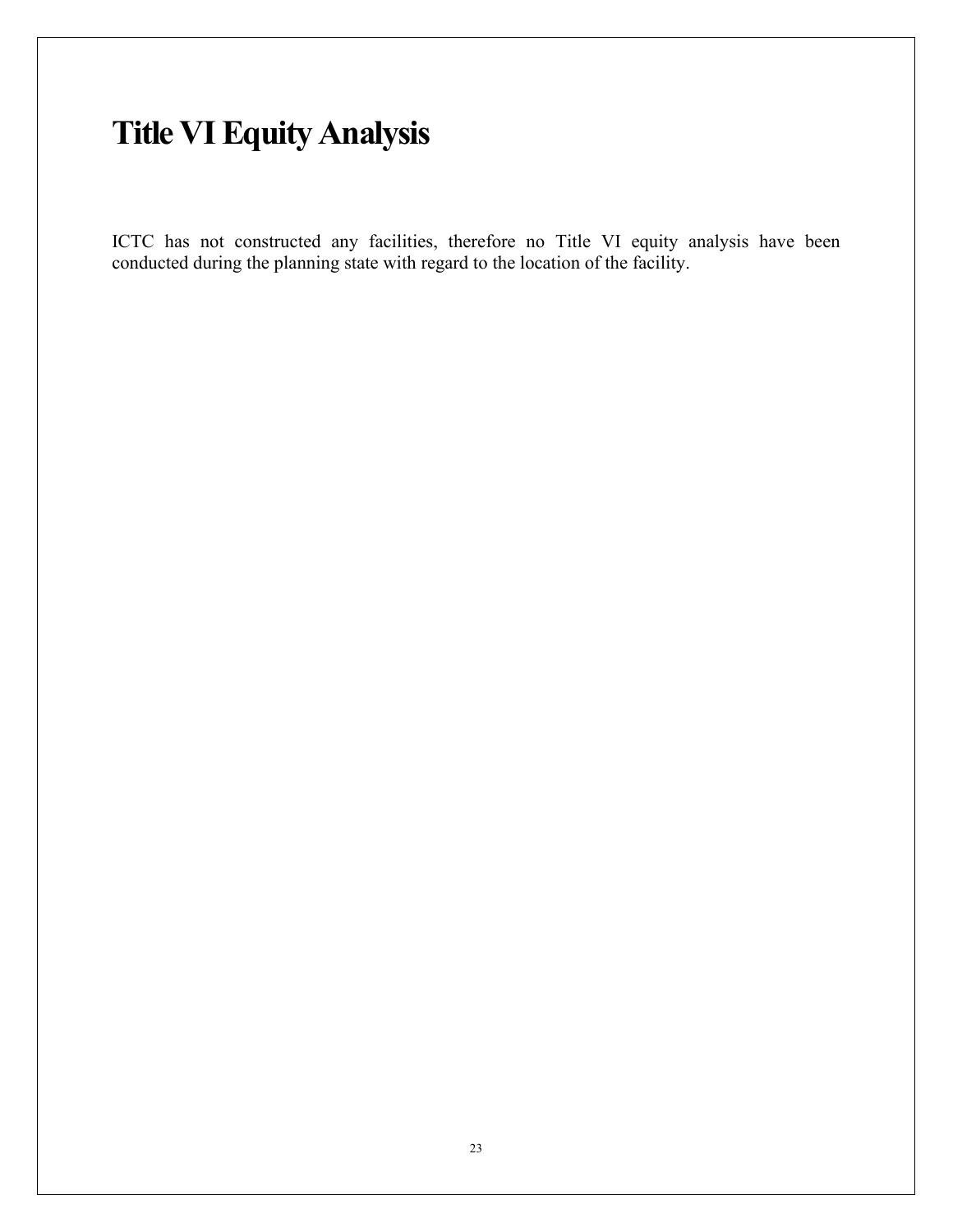### **Additional Information for Transit Providers that operate less than 50 fixed route vehicles in peak service and are not located in an Urbanized Area (UZA) of 200,000: System-Wide Policies and Service Standards**

### **Effective Practices to Fulfill the Service Standard Requirement**

### *Vehicle Load Standards*

The average of all loads during the peak operating period should not exceed the following load factors for that service type:

Primary Corridor Bus: Loads not to exceed 1.57 passenger / seat Local Services: Loads not to exceed 1.25 passengers / seat

### *Vehicle Headway Standards*

Peak period headways on 1 N and 1 S will be 35 minutes, Monday through Friday. ICTC will explore the possibility of instituting 35-minute headways on route 2N and 2S within and throughout the Primary Corridor depending on the availability of funding.

Other lines may operate at longer headways, based on the long distances traversed, ridership, demand and transfer opportunities at the terminus of these lines.

### *On-Time Performance Standards*

Fixed Route [Local and Intercity]:

ICTC endeavors to operate with no early departures before the time shown in the schedule brochure.

90 percent of all trips should be operated "on-time," defined as departing a published time-point no more than ten (10) minutes later than the published scheduled to accommodate the deviation pickups.

Demand Response:

95 percent of all monthly trips operate on-time ten minutes past the scheduled pick-up time, with the pick-up time defined as within the 30 minute manifest block.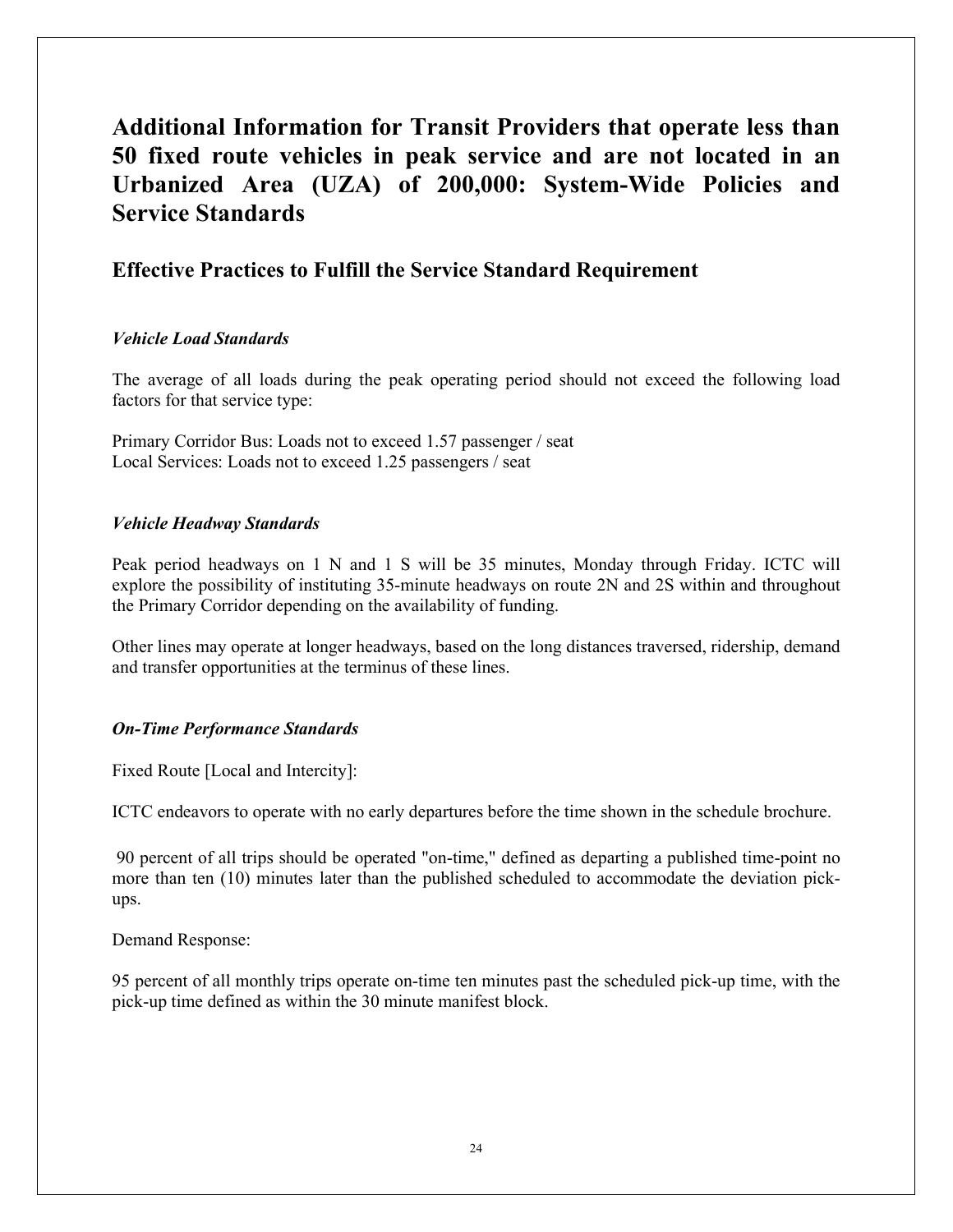### *Service Availability Standards*

ICTC will endeavor to provide services where the populace lives and works. The updates to the Short Range Transit Plan will conduct a route spacing and route coverage analysis.

### **Effective Practices to Fulfill the Service Policy Requirement**

### *Vehicle Assignment Policy*

Fixed Route [Local and Intercity]:

Bus assignments take into account the operating characteristics of the various buses within the ICTC fixed route fleet, which are matched to the operating characteristics of the route. In the absence of specific operating requirements, vehicle assignments will be done so as to ensure a random rotation of fleet vehicles through the routes in the ICTC system.

Demand Response:

Except for situations requiring the assignment of a trip to a specific vehicle for reasons such as lift capacity, interior clearance or operating characteristics within the service area, demand response trips shall be assigned so as to ensure that vehicles are randomly operated in these services.

### *Transit Amenities Policy*

The following policies will be applied as funding allows:

Installation of a shelter should be considered at bus stops with an average per trip boarding of 5 or more passengers. Seating/benches should be considered at bus stops with an average per trip boarding of 3 or more passengers.

Priority for benches and shelters should be given to bus stops serving senior housing or activity centers, or facilities which serve clients with mobility impairments.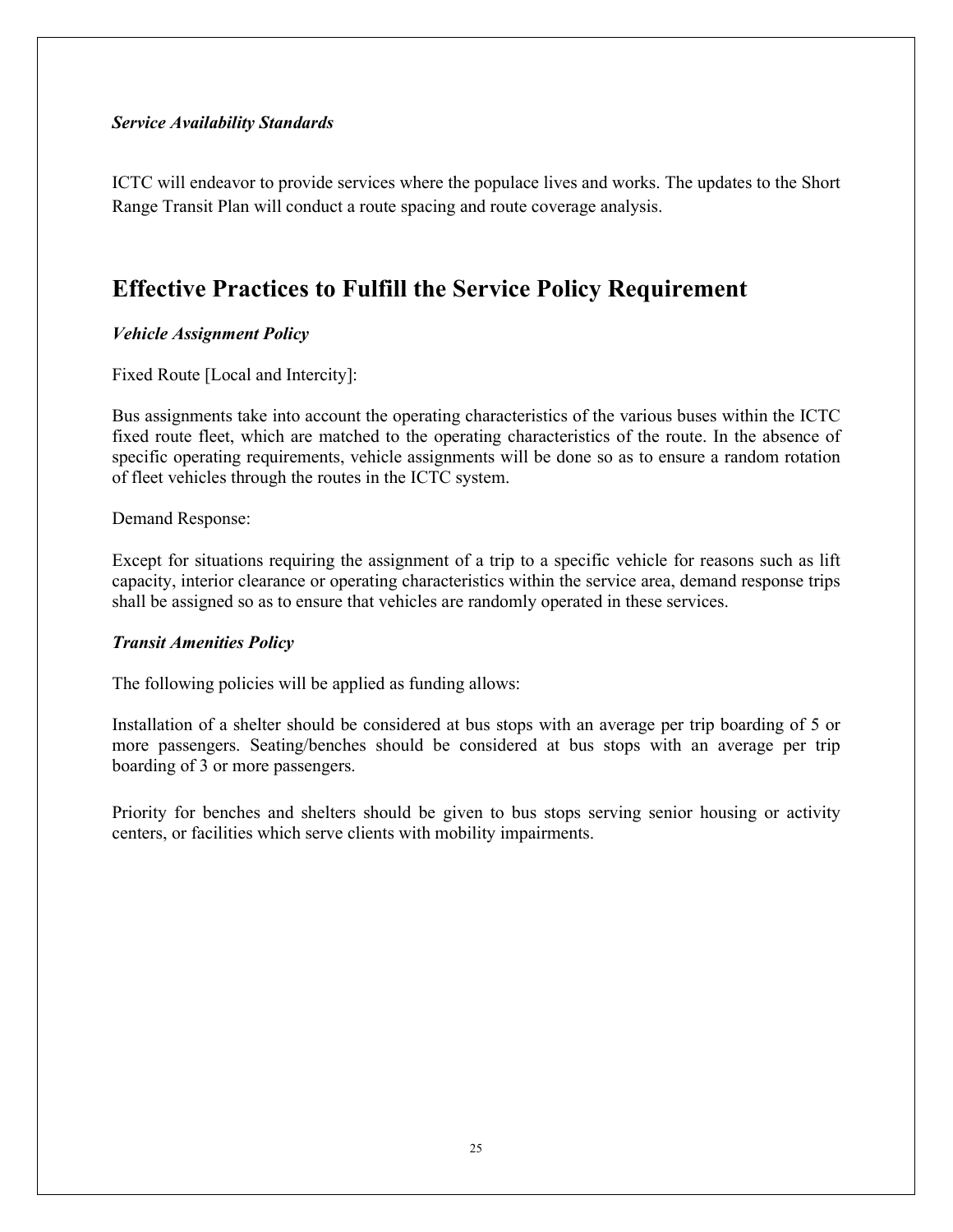### **Appendices**

- **A. Commission Minute Order # 012220-4D**
- **B. Title VI Complaint Form (English)**
- **C. Title VI Complaint Form ( Spanish)**
- **D. List of Transit-Related Title VI Investigations, Complaints, and Lawsuits (as of: January 2020)**
- **E. Table of Racial Breakdown of transit related non-elected planning boards, advisory councils or committees**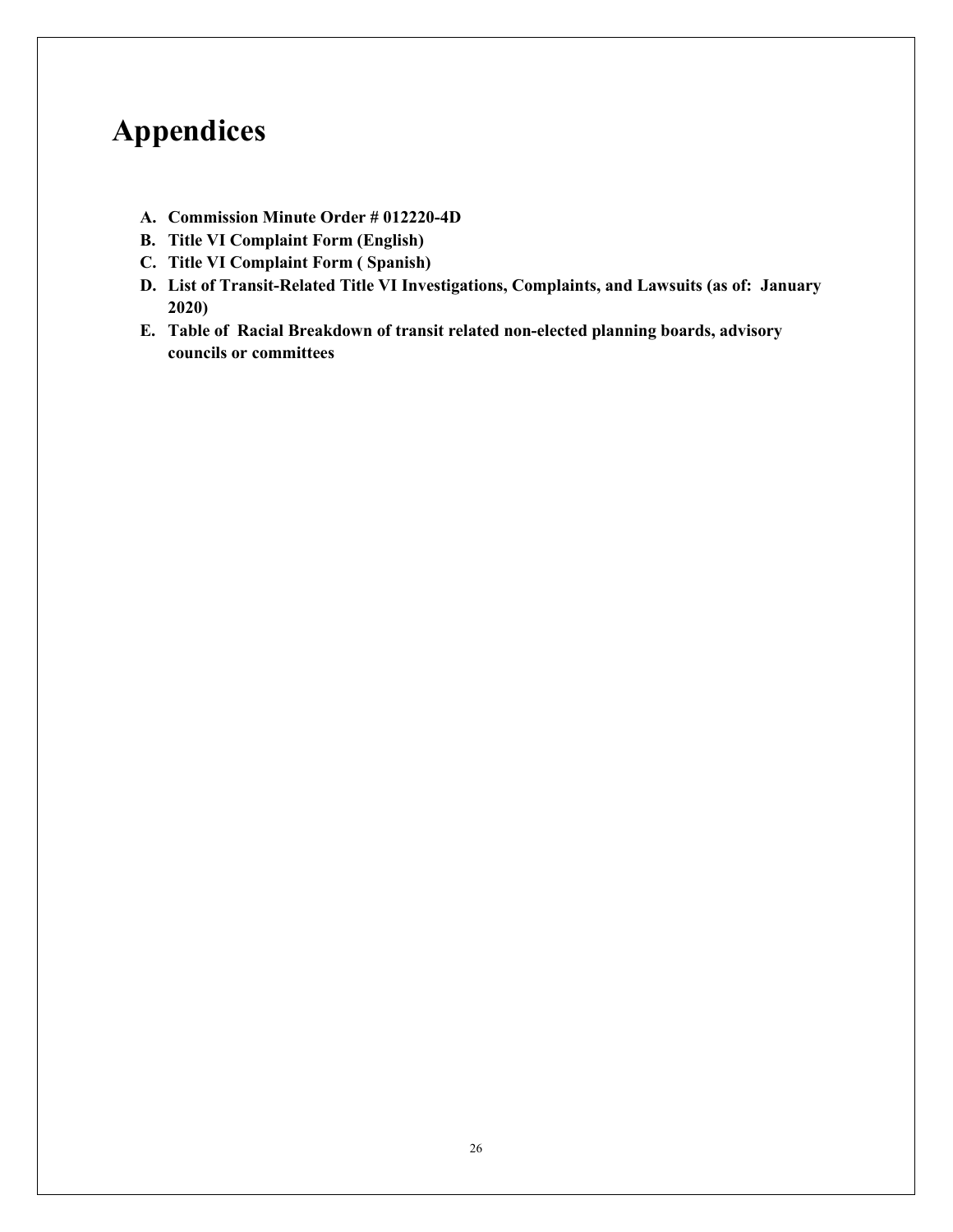

1503 N. IMPERIAL AVE., SUITE 104 EL CENTRO, CA 92243-2875 PHONE: (760) 592-4494 FAX: (760) 592-4410

### **COMMISSION**

### **Minute Order Number (012220-4D)**

The Imperial County Transportation Commission (ICTC) at their regular meeting on Wednesday, January 22, 2020 took the following action(s) regarding the **Federal Transit Administration (FTA) Title VI Program for Federal Transit funds**

1. Approved the Imperial County Transportation Commission Title VI Plan.

I, Cristi Lerma, Secretary to the Imperial County Transportation Commission, certify that this is true of actions taken on the 22nd day of January 2020 by the ICTC Board.

ist ferma

CRISTI LERMA SECRETARY TO THE COMMISSION

**CITIES OF BRAWLEY, CALEXICO, CALIPATRIA, EL CENTRO, HOLTVILLE, IMPERIAL, WESTMORLAND, IMPERIAL IRRIGATION DISTRICT AND COUNTY OF IMPERIAL**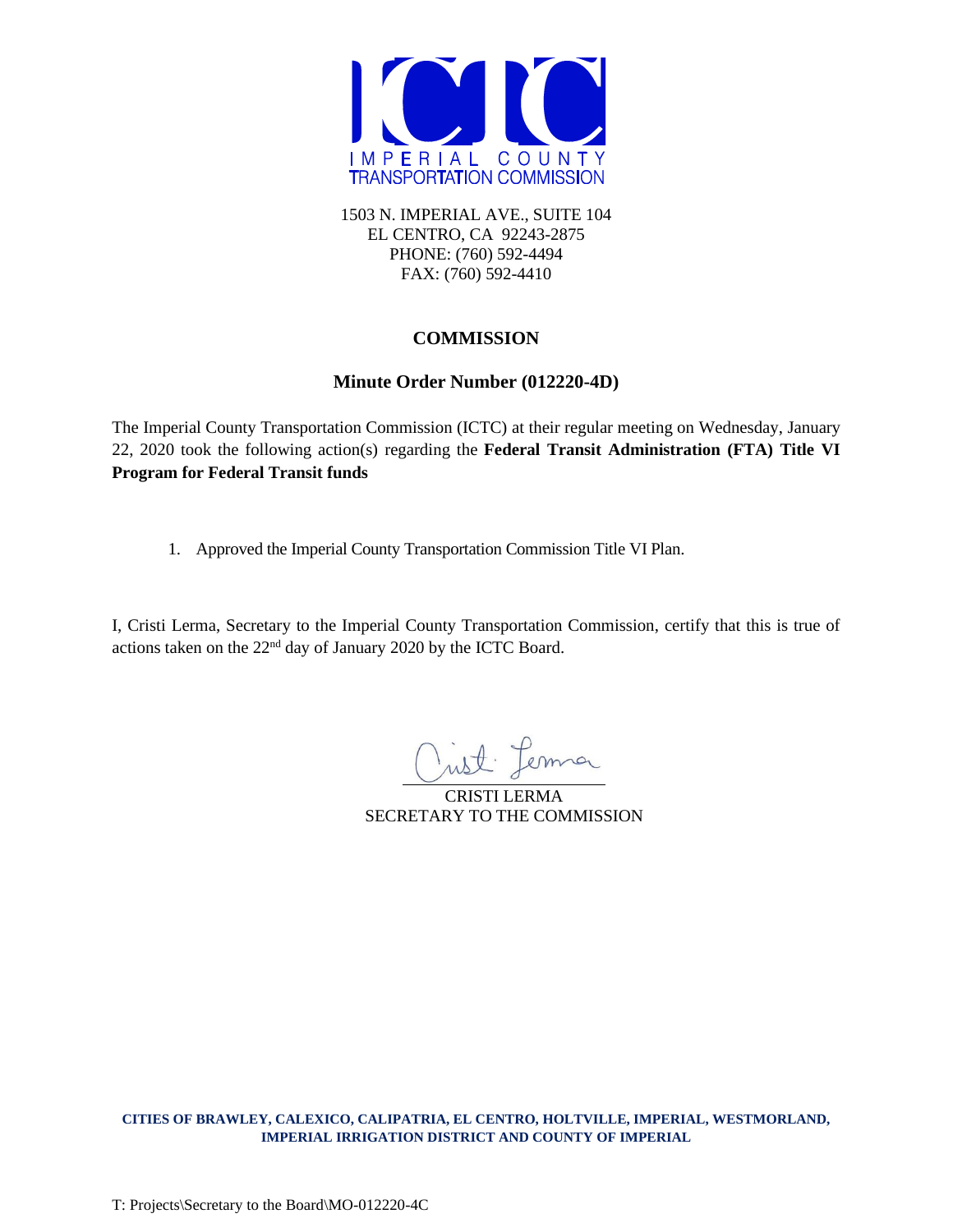### **B. Title VI Complaint Form (English)**



1503 N. IMPERIAL AVE. SUITE 104 EL CENTRO, CA 92243-2875 PHONE: (760) 592-4494 FAX: (760) 592-4410

### **Title VI Complaint Form**

Title VI of the 1964 Civil Rights Act requires that "No person in the United States shall, on the ground of race, color, or national origin, be excluded from participation in, be denied the benefits of, or be subjected to discrimination under any program or activity receiving Federal financial assistance."

The following information is necessary to assist us in processing your complaint. Should you require any assistance in completing this form, please let us know.

Complete and return this form to the Title VI Coordinator: Imperial County Transportation Commission, 1503 N. Imperial Ave. Suite 104 El Centro, CA 92243.

| 1. |                                                                                   | Complainant's Name                                                                                   |  |  |  |  |
|----|-----------------------------------------------------------------------------------|------------------------------------------------------------------------------------------------------|--|--|--|--|
| 2. |                                                                                   |                                                                                                      |  |  |  |  |
| 3. |                                                                                   | City: ___________________________State: _________________________________Zip Code: _________________ |  |  |  |  |
| 4. |                                                                                   | Telephone Number (Home): ___________________(Business): ________________________                     |  |  |  |  |
| 5. | Person discriminated against (if someone other than the complainant):             |                                                                                                      |  |  |  |  |
|    |                                                                                   |                                                                                                      |  |  |  |  |
|    |                                                                                   |                                                                                                      |  |  |  |  |
|    |                                                                                   |                                                                                                      |  |  |  |  |
|    | Please explain why you have filed for a third party: ____________________________ |                                                                                                      |  |  |  |  |
|    |                                                                                   | Please confirm that you have obtained the permission of the aggrieved party: $Yes \Box No \Box$      |  |  |  |  |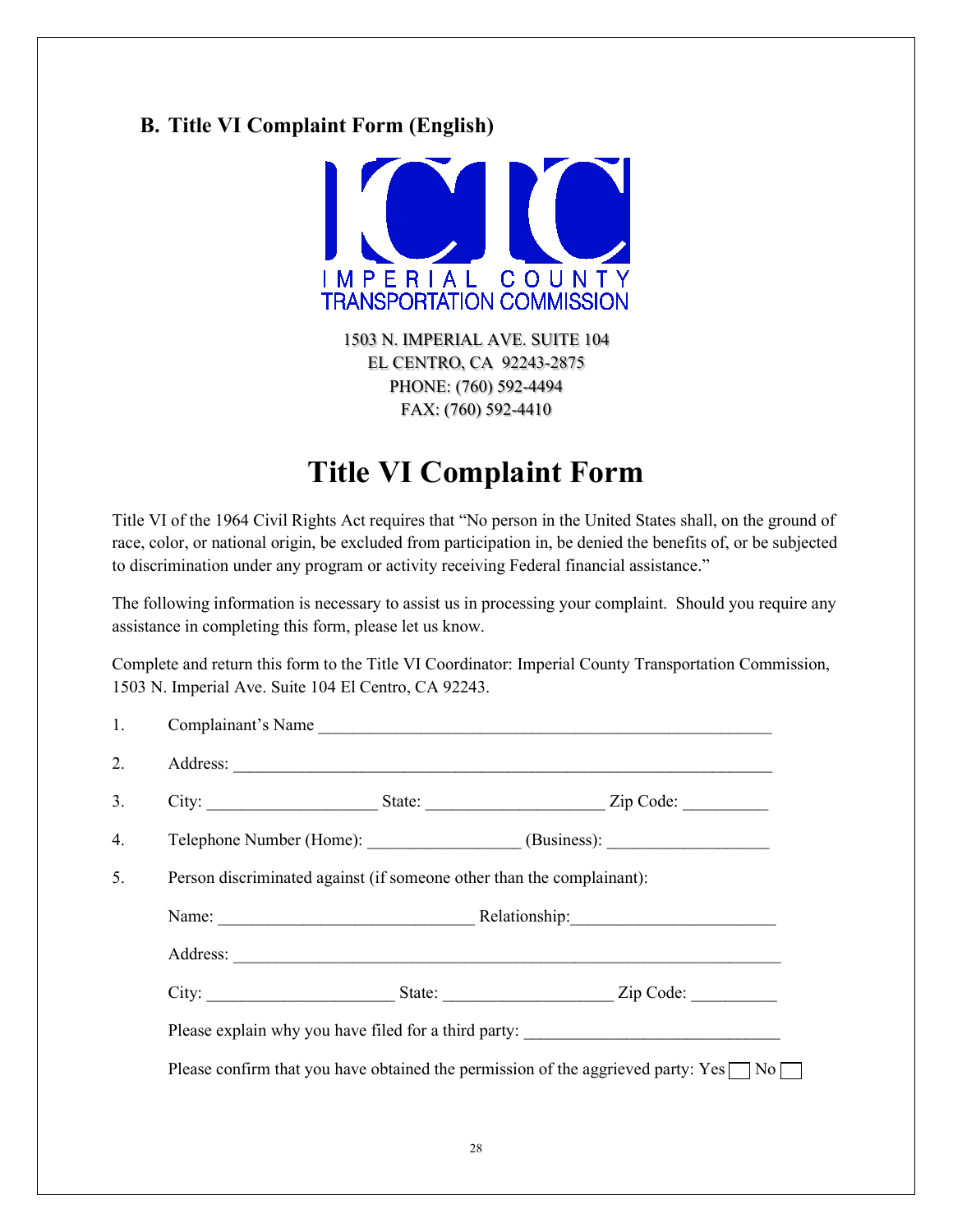|                | Which of the following best describes the reason you believe the discrimination took place?                                                                                          |  |  |  |  |  |  |
|----------------|--------------------------------------------------------------------------------------------------------------------------------------------------------------------------------------|--|--|--|--|--|--|
| a.             | Race:                                                                                                                                                                                |  |  |  |  |  |  |
| b.             | Color:                                                                                                                                                                               |  |  |  |  |  |  |
| $\mathbf{c}$ . | National Origin:                                                                                                                                                                     |  |  |  |  |  |  |
|                | What date did the alleged discrimination take place? ___________________________                                                                                                     |  |  |  |  |  |  |
|                | In your words, describe the alleged discrimination. Explain what happened and whom you<br>believe was responsible. Please use the back of this form if additional space is required. |  |  |  |  |  |  |
|                | Have you filed this complaint with any other federal, state or local agency; or with any federal or<br>No:<br>state court? Yes:                                                      |  |  |  |  |  |  |
|                | If yes, please check each box that applies:                                                                                                                                          |  |  |  |  |  |  |
|                | Federal Court<br>Federal Agency<br><b>State Agency</b>                                                                                                                               |  |  |  |  |  |  |
|                | Local Agency<br><b>State Court</b>                                                                                                                                                   |  |  |  |  |  |  |
| filed.         | Please provide information about a contact person at the agency/court where the complaint was                                                                                        |  |  |  |  |  |  |
|                | Name:                                                                                                                                                                                |  |  |  |  |  |  |
|                |                                                                                                                                                                                      |  |  |  |  |  |  |
|                |                                                                                                                                                                                      |  |  |  |  |  |  |
|                |                                                                                                                                                                                      |  |  |  |  |  |  |
|                | Signature and date required below. You may attach any written materials or other information<br>that you think is relevant to your complaint.                                        |  |  |  |  |  |  |
|                | Complainant's Signature<br>Date                                                                                                                                                      |  |  |  |  |  |  |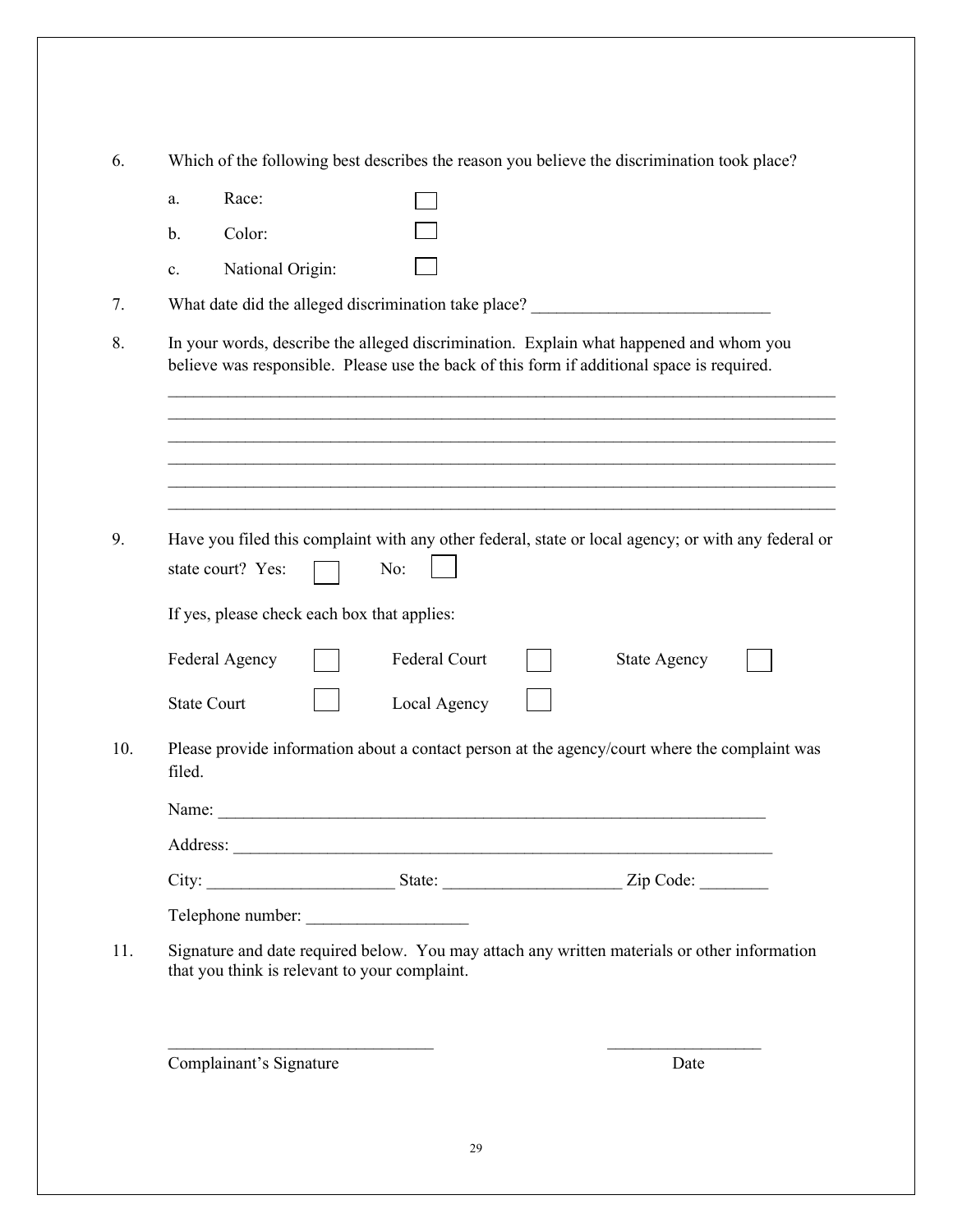### **C. Title VI Complaint Form (Spanish)**



1503 N. IMPERIAL AVE. SUITE 104 EL CENTRO, CA 92243-2875 PHONE: (760) 592-4494 FAX: (760) 592-4410

### **Título VI Formulario Para Reclamo**

El Título VI del Acto de los Derechos Civiles de1964 establece que "Ninguna persona en los Estados Unidos debe, por causa de raza, color, u origen nacional sea excluida de participación en, o ser negado los beneficios de, o ser sujeto a discriminación bajo cualquier programa o actividad que recibe asistencia financiera de parte del gobierno federal."

La siguiente información es necesaria en asistirnos para procesar su reclamo. Si usted necesita ayuda para llenar este formulario, por favor háganoslo saber.

Llene y regrese este formulario al Coordinador de Titulo VI: Imperial County Transportation Commission, 1503 N. Imperial Ave. Suite 104, El Centro, CA 92243.

| 1. | Nombre del Demandante:                                                    |  |                                                                                        |  |  |  |
|----|---------------------------------------------------------------------------|--|----------------------------------------------------------------------------------------|--|--|--|
| 2. |                                                                           |  |                                                                                        |  |  |  |
| 3. |                                                                           |  | Estado: Código Postal:                                                                 |  |  |  |
| 4. |                                                                           |  | Número de Teléfono (hogar): (Negocio): (2000).                                         |  |  |  |
| 5. | Persona que fue discriminada (en caso de una persona distinta del autor): |  |                                                                                        |  |  |  |
|    | Nombre:                                                                   |  |                                                                                        |  |  |  |
|    | Domicilio:                                                                |  |                                                                                        |  |  |  |
|    | Cuidad: Estado: Estado:                                                   |  | Código Postal:                                                                         |  |  |  |
|    |                                                                           |  | Explique la razón por la que el reclamo es presentado a través de una tercera persona: |  |  |  |
|    |                                                                           |  |                                                                                        |  |  |  |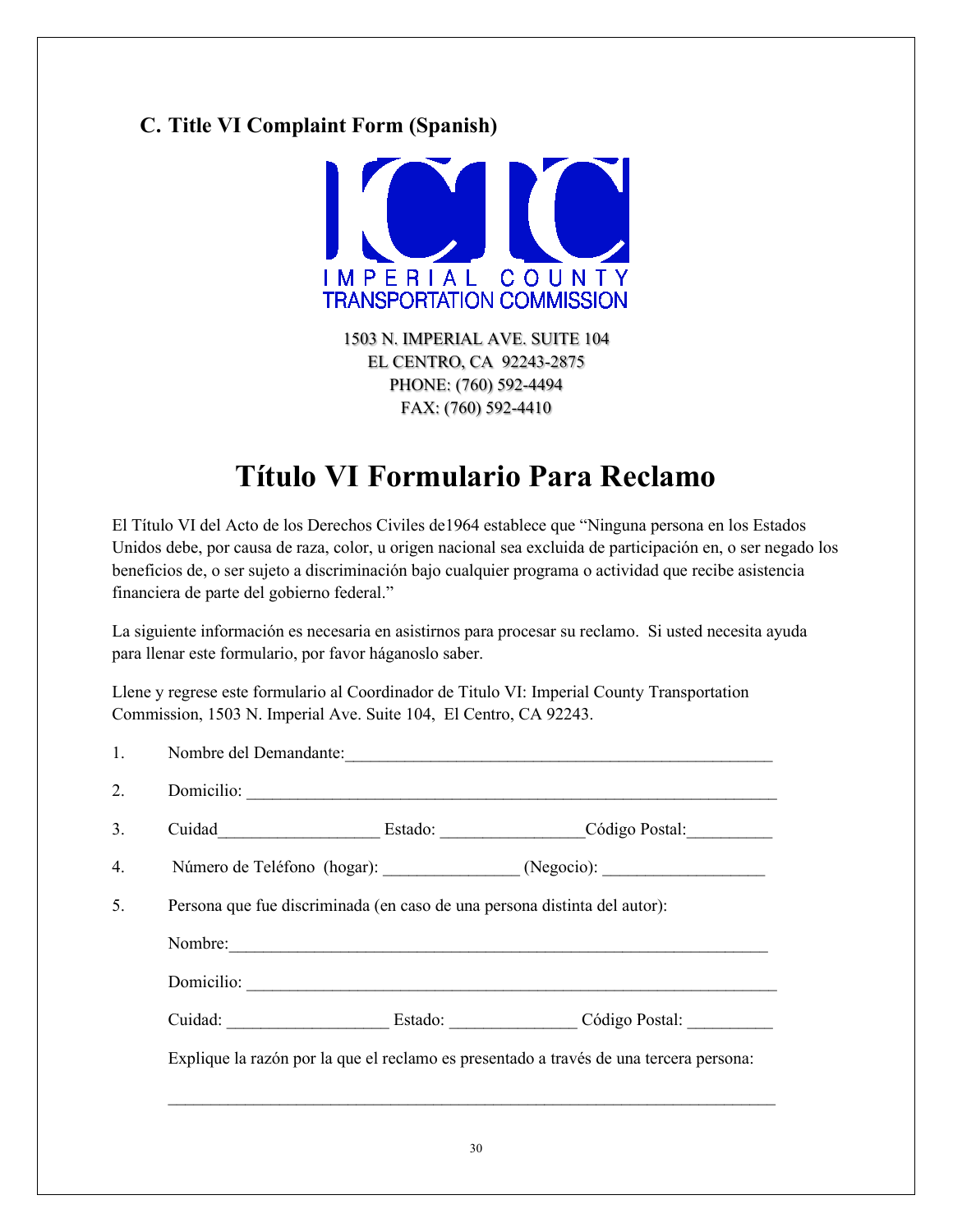|    |                          |                                                                     | ¿Cuál de las siguientes describe mejor la razón que usted cree que la discriminación se llevó a                                                                                                   |  |
|----|--------------------------|---------------------------------------------------------------------|---------------------------------------------------------------------------------------------------------------------------------------------------------------------------------------------------|--|
|    | cabo? ¿Fue debido a su?: |                                                                     |                                                                                                                                                                                                   |  |
| a. | Raza:                    |                                                                     |                                                                                                                                                                                                   |  |
| b. | Color:                   |                                                                     |                                                                                                                                                                                                   |  |
| b. | Origen Nacional:         |                                                                     |                                                                                                                                                                                                   |  |
|    |                          | ¿En qué fecha sucedió la presunta discriminación?                   |                                                                                                                                                                                                   |  |
|    |                          |                                                                     | En sus propias palabras describa la presunta discriminación. Explique qué sucedió y quien cree<br>usted fue responsable. Por favor utiliza el reverso de este formulario si necesita más espacio. |  |
|    |                          |                                                                     |                                                                                                                                                                                                   |  |
|    | federal o estatal? Si:   | No:                                                                 | ¿A usted presentado esta queja a alguna otra agencia federal, estatal, o local; o con alguna corte                                                                                                |  |
|    |                          | En caso afirmativo, por favor marque cada cuadrito que corresponde: |                                                                                                                                                                                                   |  |
|    | Agencia Federal          | Corte Federal                                                       | Agencia Estatal                                                                                                                                                                                   |  |
|    | Corte Estatal            | Agencia Local                                                       |                                                                                                                                                                                                   |  |
|    |                          |                                                                     | Por favor provea información sobre una persona de contacto en la agencia/corte donde presento                                                                                                     |  |
|    | su demanda:              |                                                                     |                                                                                                                                                                                                   |  |
|    |                          |                                                                     |                                                                                                                                                                                                   |  |
|    |                          |                                                                     | Nombre                                                                                                                                                                                            |  |
|    |                          |                                                                     |                                                                                                                                                                                                   |  |
|    |                          |                                                                     |                                                                                                                                                                                                   |  |
|    |                          | información que considere relevante para su queja.                  | Firma y fecha requeridas abajo. Usted puede adjuntar cualquier material escrito o cualquier otra                                                                                                  |  |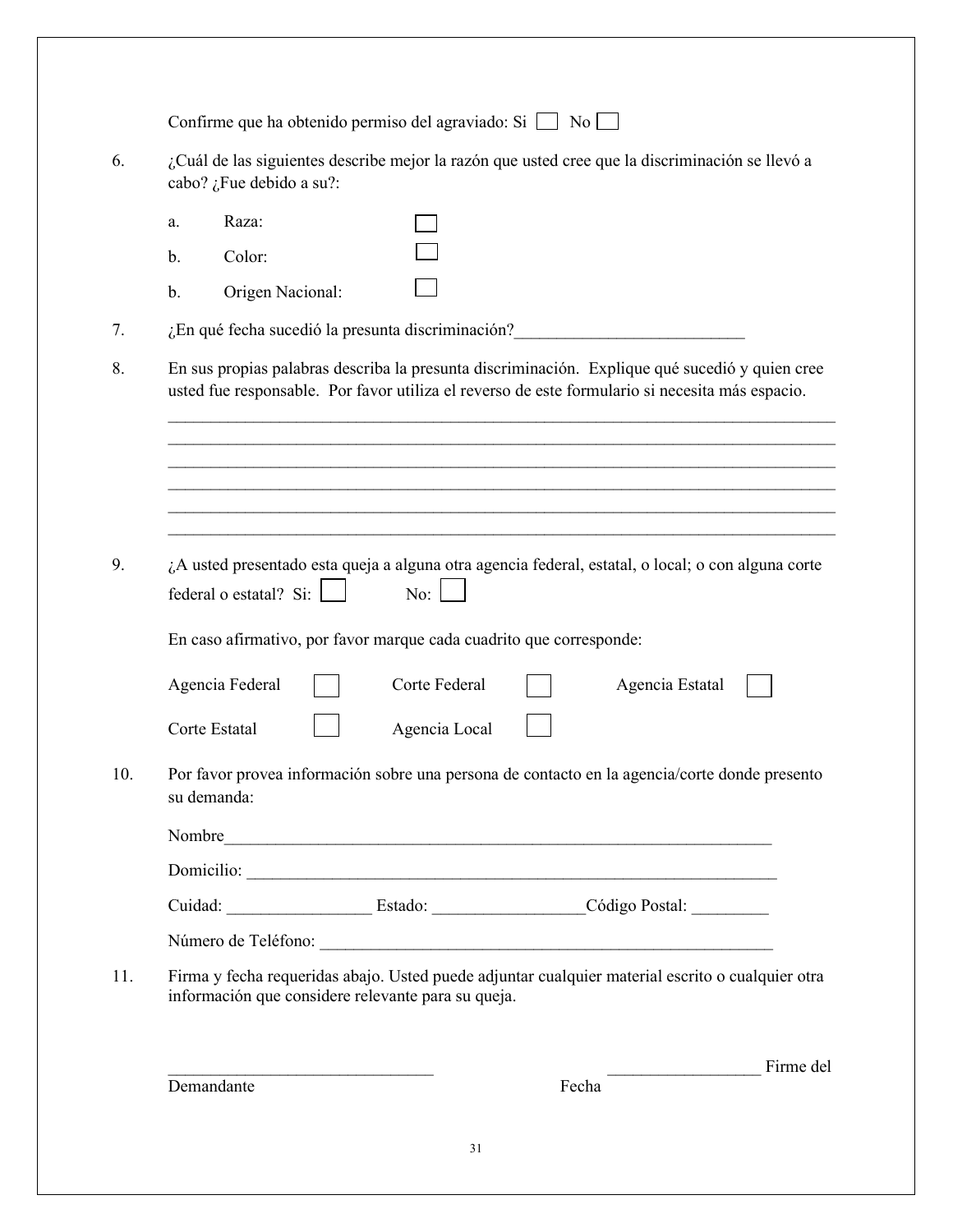### **D. List of Transit-Related Title VI Investigations, Complaints, and Lawsuits (as of: January 2020)**

There are currently no transit related Title VI investigations, complaints or lawsuits.